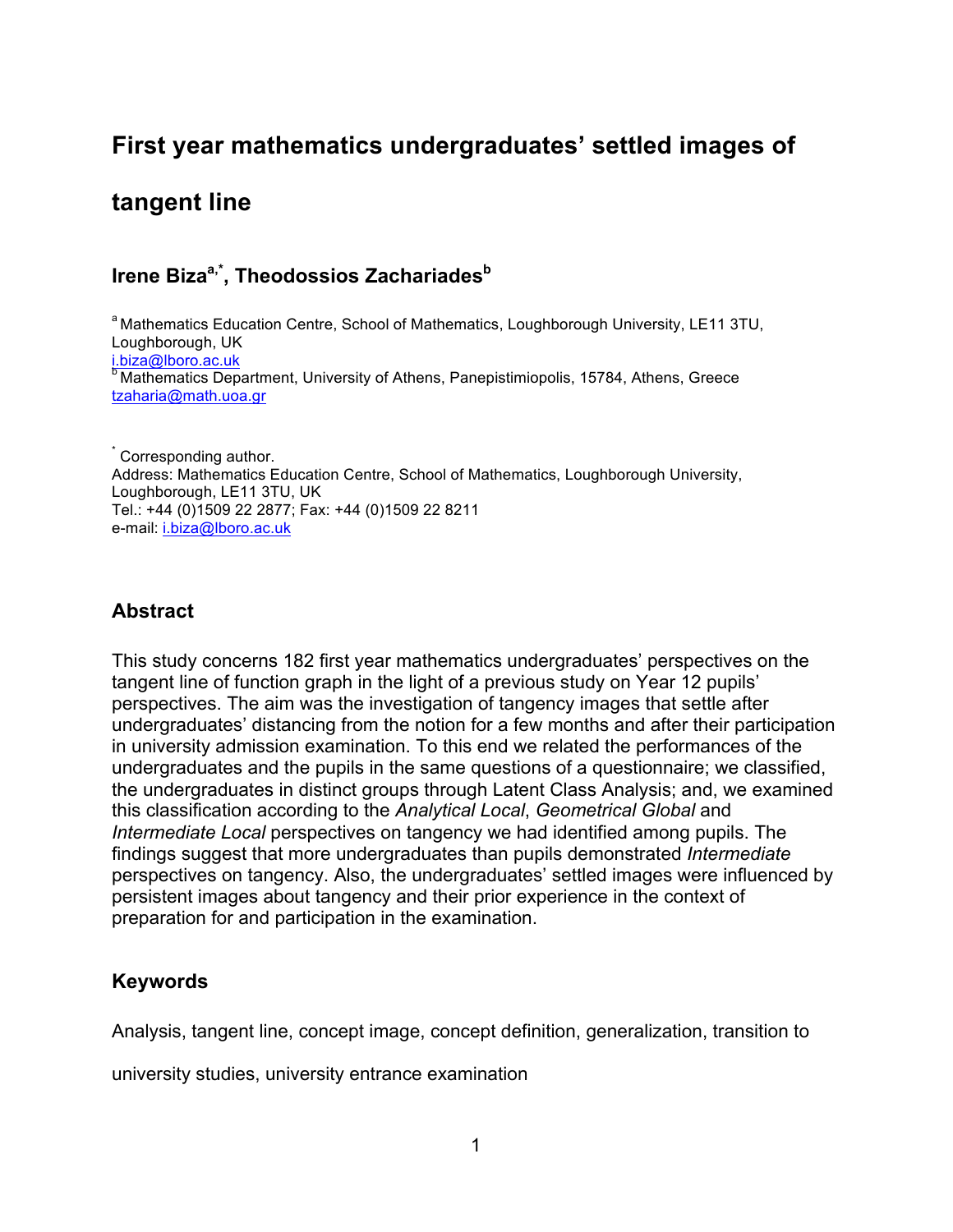#### 1. Introduction

Functions and other concepts in Analysis (e.g., limit, derivative, integral etc.) have an important role not only in mathematical theory but also through their wide field of applications in other disciplines. Introductory courses in Analysis constitute a basic part of the mathematics curriculum of secondary education and Analysis is an essential part in many post-secondary mathematics related studies. Furthermore, in many countries good student performance in these courses is necessary for university entry. But the transition from secondary to tertiary mathematics studies involves many adjustments in content, teaching and learning style, as well as, other personal and interpersonal factors (Wood, 2001). Even students who succeeded in entrance examinations or selection processes "may not be able to reach their academic potential if they are unable to adjust" (ibid, p. 88). In this adjustment we believe that it is of great importance to know what students, who are on their way into post-secondary education, bring with them from previous educational experience.

The notion of tangent line of function graph has an important role in the instruction and applications of other concepts of Analysis (e.g., limiting processes, geometrical interpretation of derivative, linear approximation of a curve etc.). Moreover, the tangent line can be met in several mathematical contexts and educational levels (e.g., Euclidean Geometry, Analytic Geometry, Analysis etc.), can be defined in several ways and can be expressed through several representational systems (e.g., figural, symbolic etc.). Thus, a study on students' understanding of tangent line in the course of their transition between mathematical contexts can inform us about the role of definitions and representations in students' mathematical learning in general. Indicatively, previous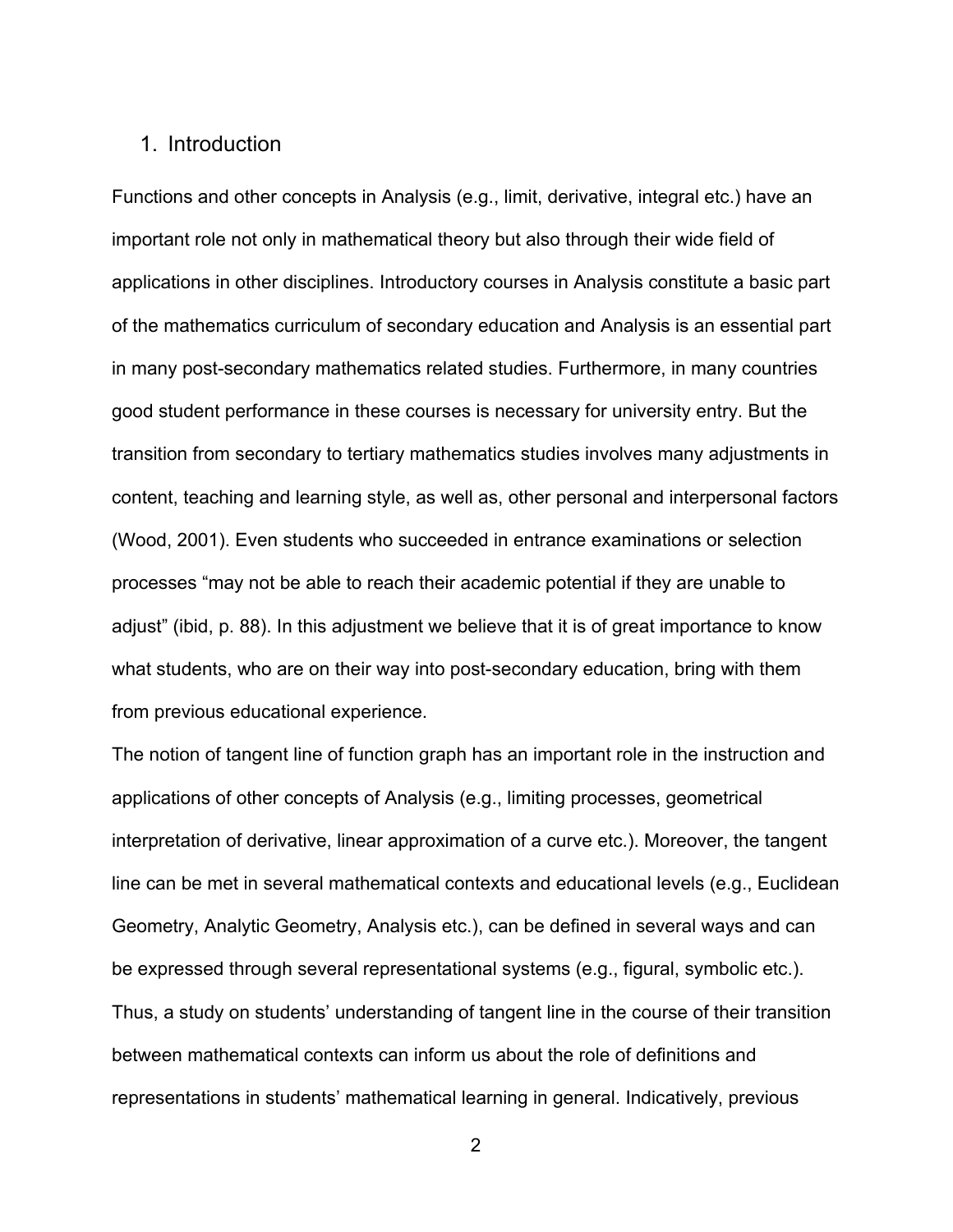research has revealed that prior knowledge about the circle tangent influences students' understanding regarding the more general curve tangent (see Biza, Christou, & Zachariades, 2008; Castela, 1995; Downs & Mamona-Downs, 2000; Tall, 1987; Vinner 1982, 1991).

The results presented in this paper are part of a doctoral study (Biza, 2008) that aimed to explore the complexity of the influence that prior educational experience has on students' understanding of tangency and make relevant teaching recommendations. In the first stage of the study we examined Year 12 pupils' understanding of tangent line when they were in the middle of their involvement with the notion of derivative and its applications, and we identified a spectrum of these pupils' perspectives on tangency (Biza et al., 2008). In this paper we report the second stage of the study in which, in the light of above Year 12 pupil results, we investigated first year mathematics undergraduates' perspectives on tangency. These undergraduates were at the very beginning of their university studies and four months earlier they had completed the same program as the pupils and had participated in the National University Admission Examination. The aims of this part of the study were, firstly, to examine what perspectives on tangency the undergraduates bring with them from their secondary education, and after a distancing – of at least four months – from systematic involvement with mathematics; and, secondly, how these perspectives are related to those of the pupils who were right in the middle of their involvement with relevant notions.

In what follows, first, we provide the theoretical background and a brief account of Year 12 pupils' perspectives on tangent line which informed the stage of the study we report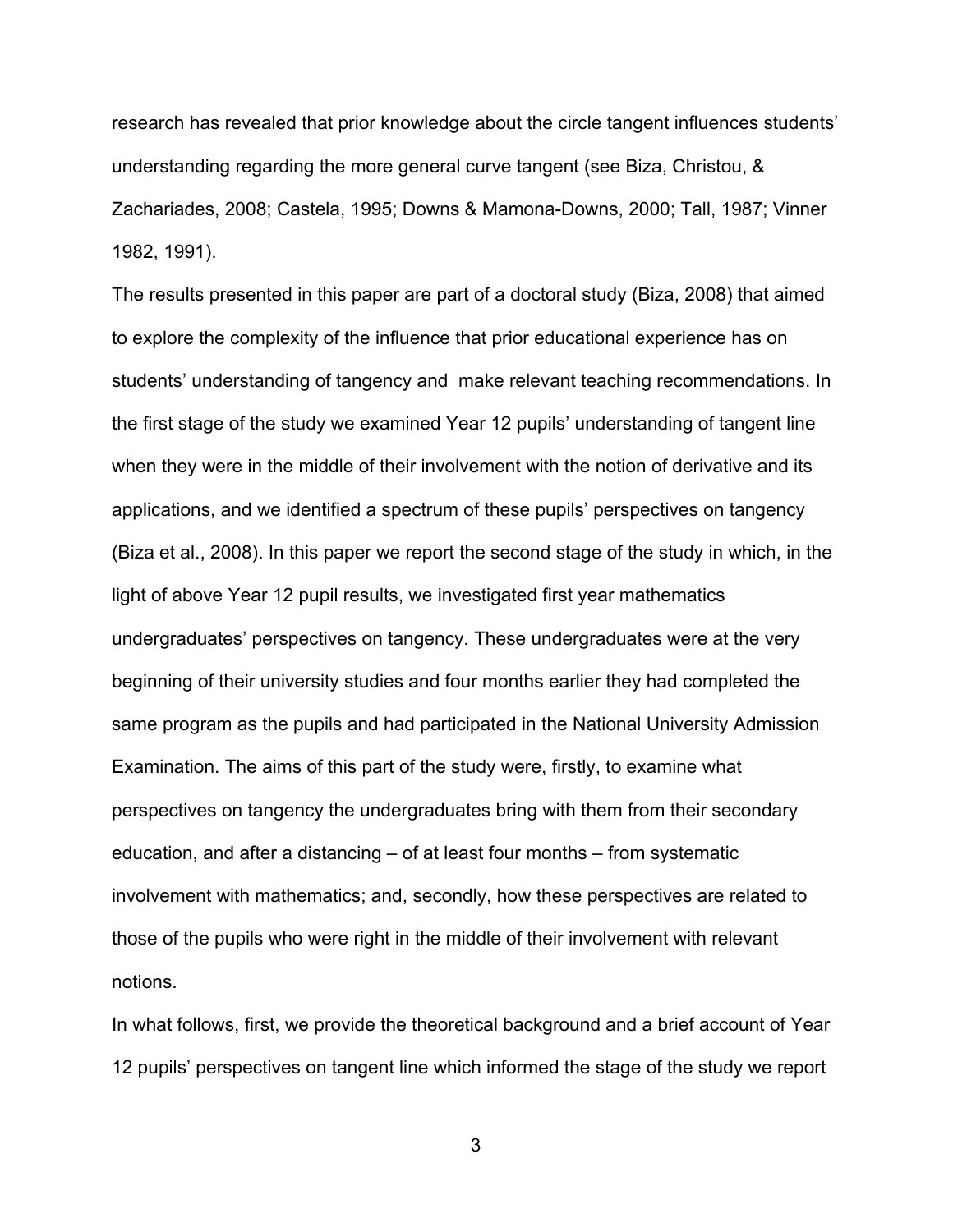here. Then, we describe the methodological approach and the results. Finally, we discuss the results in the light of the fact that the undergraduates participated in the study after their preparation for and participation in the National University Admission Examination and we conclude with some recommendations for the teaching of Analysis at the undergraduate level.

#### 2. Theoretical framework

Tall and Vinner (1981) introduced the term *concept image* in order to describe the total cognitive structure in the individual's mind that is associated with a given concept. They distinguished this structure from the formal *concept definition* used by the mathematical community to specify this concept. Students, as part of their mathematical education, study some concepts in secondary school or at university that they have already been taught at an elementary level and probably only for specific cases. Furthermore, these concept images that have been developed during students' early studies, very often, are not appropriate for applying the concept in a broader context. This transition that, many times, requires a generalization of the concept in terms of mathematical theory is not obvious as students' knowledge acquisition is not a straightforward and accumulative process (Sierpinska, 1994). Harel and Tall (1991) proposed that there are different kinds of generalization which depend on the individual's mental construction. They refer to the *expansive generalization* that extends the student's existing cognitive structure without requiring changes in their current ideas and the *reconstructive generalization* as one which requires reconstruction of the existing cognitive structure. In the reconstructive generalization students have to change radically the old concept images so as to be applicable in a broader context.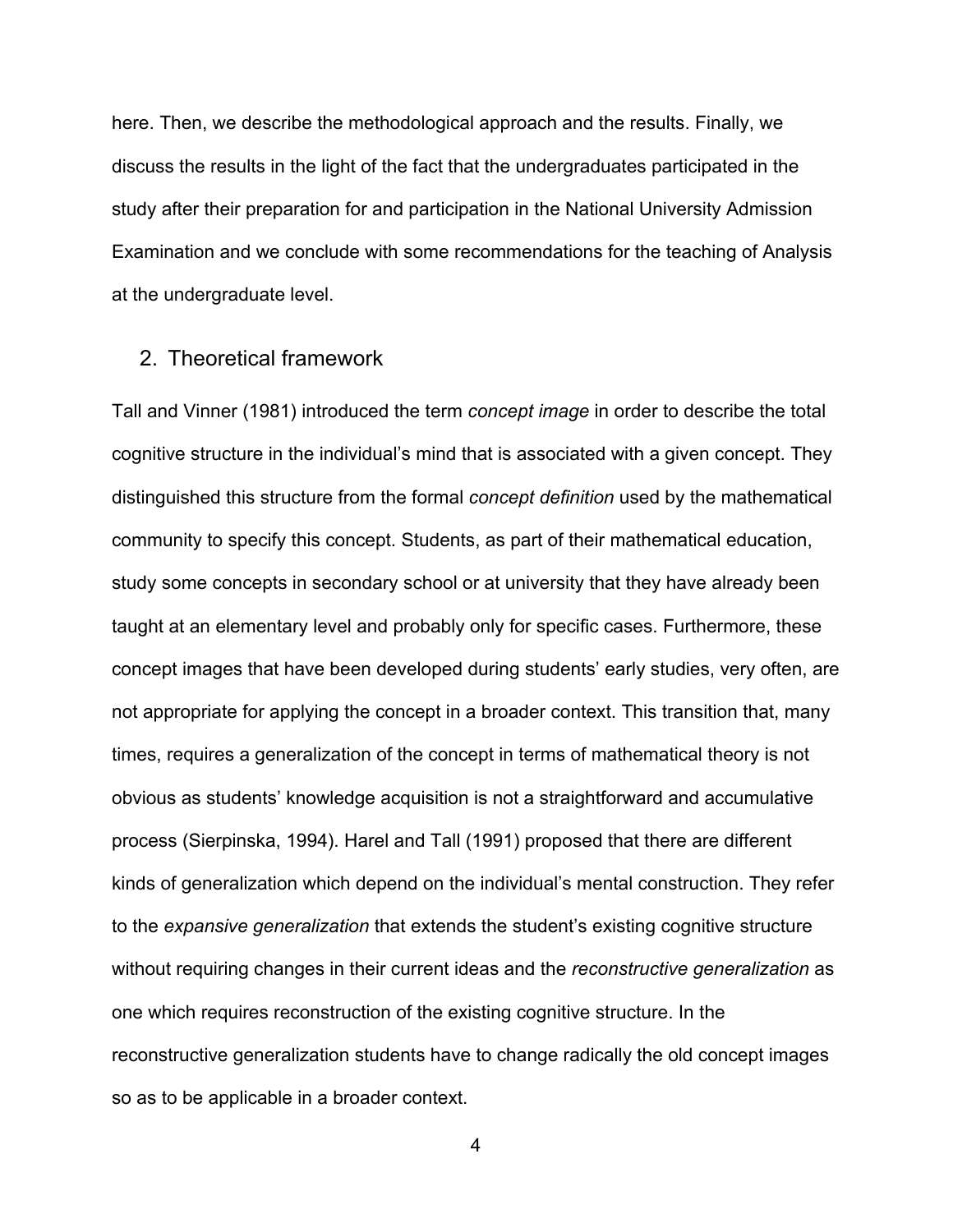In our research we investigate students' understanding on tangent line that is approached in several contexts and different levels of generalization: firstly in Euclidean Geometry with the tangent to a circle; then in Analytic Geometry with the tangent to a conic section; and, finally in Analysis with the tangent to a function graph. Tall (1987) and Vinner (1982, 1991) observed that early experiences of the tangent to a

circle contribute to the creation of an image of the tangent as a line that touches the graph at one point only and does not cross it. Tall (1987) defined *generic tangent* as a line touching the graph at only one point, even where this is inappropriate. In addition, Fischbein (1987) regarded the tangent to a circle as a *paradigmatic model* of the tangent line. These images contain coercive elements inappropriate when more extreme cases are considered, such as when the tangent line "crosses" the curve (e.g. at an inflection point); is vertical to the *x′x* axis (e.g. at a cusp point); coincides with the curve or part of it (e.g. when the graph is a line); or, when the tangent does not exist (Biza et al. 2008; Castela, 1995; Tall, 1987; Tsamir & Ovodenko 2004; Tsamir, Rasslan, & Dreyfus, 2006; Vinner, 1982, 1991). These images of tangency may be related with the range of examples of tangents that students have met. Niss (1999) noticed that, very often, the set of domains in which a concept has been exemplified and embedded determines students' concept images. Even if students have been presented the formal definition of a concept by their teachers or have read it in their textbooks, their "actual notions and concept images will be shaped and limited by the examples, problems, and tasks on which they are actually set to work" (ibid, p. 16).

The emphasis, described above, in specific examples in each mathematical context could be related not only with the teaching practice but also with the epistemological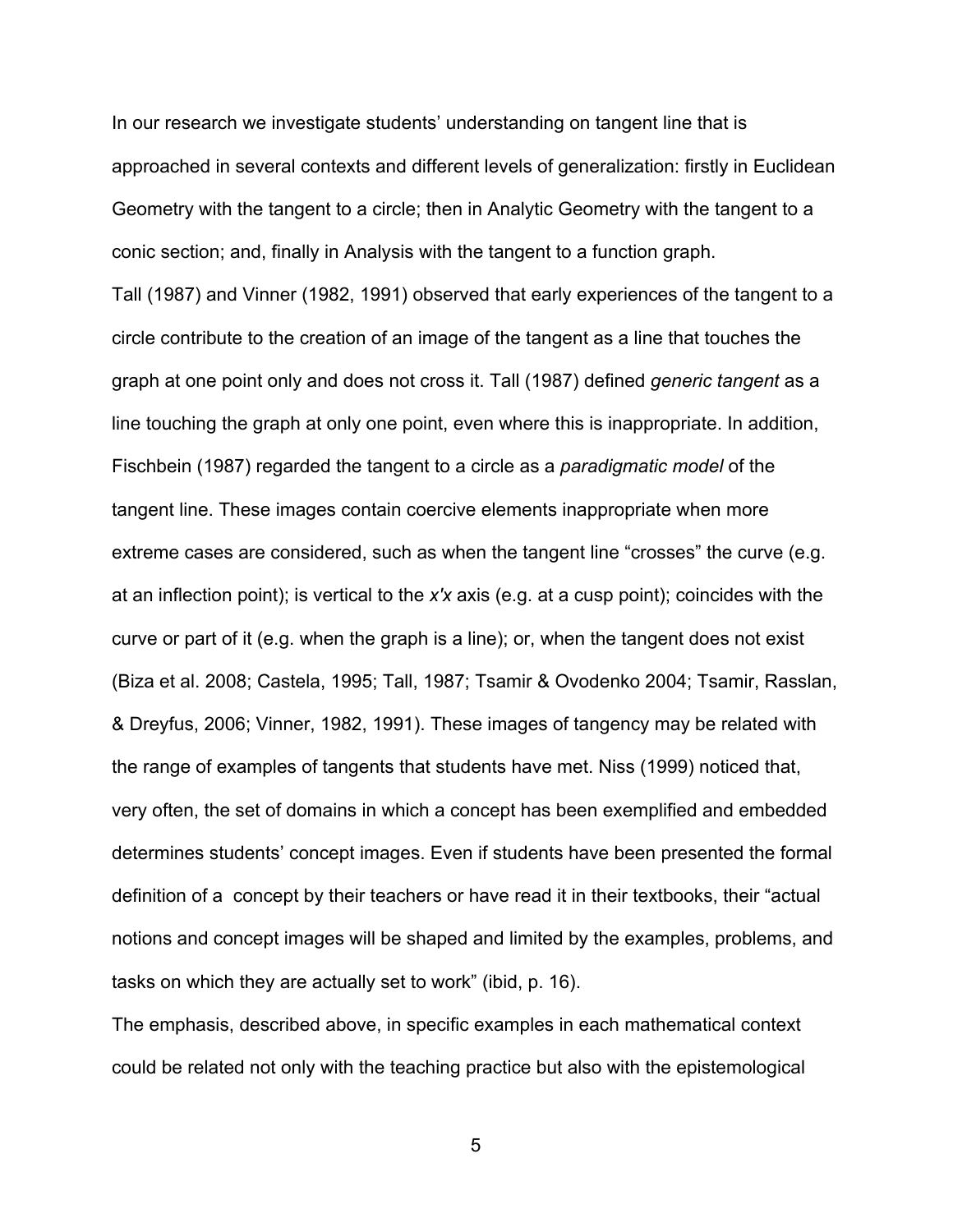differences between these domains. For example, one of the main differences that have been highlighted in research between the tangent line in Geometry and Analysis is the point of view under which the notion and its properties are examined. In Analysis, the existence of a tangent line at a point is a property of the curve at this point and the points close to it (e.g., the tangent line is the limiting position of secant lines). Thus the point of view is *local.* However, in Geometry, in the case of the circle, the tangent line can be defined through properties characterizing the line and the entire curve (e.g., the tangent line to a circle is a line that has only one common point with it). Thus the point of view is *global*. This diversity in approaches could be connected with students' perspectives on functions and function graph in general (Maschietto, 2008). For instance, according to a global point of view, a function and its properties are considered within its domain whereas, according to a local point of view, attention focuses on what happens at a specific value and the points close to it. We distinguish the local point of view from the *point-wise* consideration of the function in which only specific values/points are considered (Bell & Janvier, 1981; Even, 1998). The transition from the global to the local point of view and the consideration of both approaches (*global/local game*) are very important for an introduction to Analysis (Maschietto, 2008). This transition may demand not only an expansive but also a reconstructive generalization in terms of Harel and Tall (1991), namely an entirely reconstruction of students' point of view. The difficulties of students to deal with this transition may origin their misinterpretation of tangents (e.g.: Biza et al., 2008; Castela, 1995). In Biza et al. (2008) where we reported the part of the study that concerned Year 12 pupils, the pupils had a previous experience of tangent line to a circle in Euclidean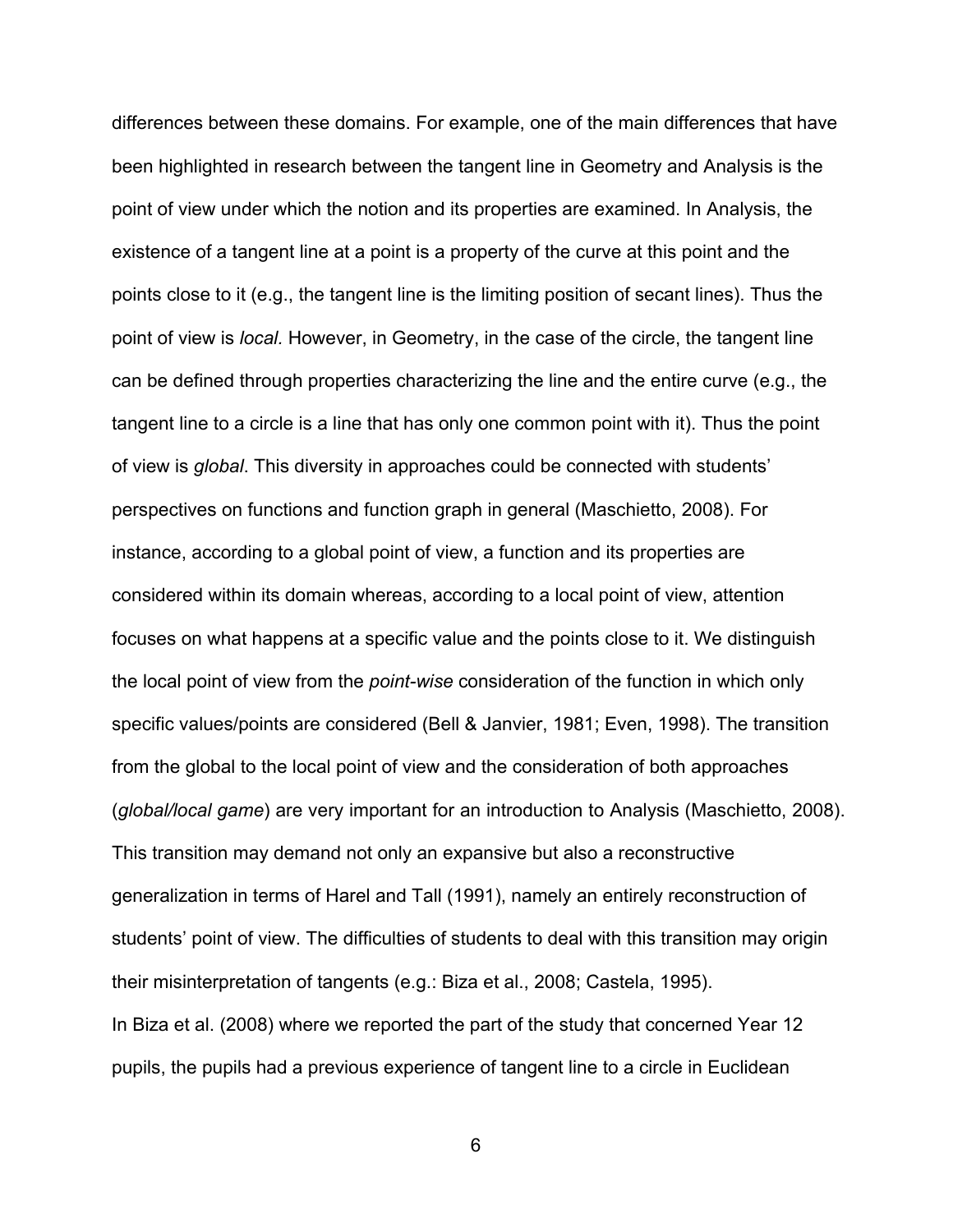Geometry and to other conics in Analytic Geometry and were working on tangents to function graph in the context of an introductory course to Analysis. We used Latent Class Analysis (LCA, Muthen, 2001) to classify pupils in distinct groups according to their responses to a questionnaire regarding the tangent line of function graph. The pupils of each group were characterized by different perspectives on tangent line and its relationship with the curve: the *Analytical Local*; the *Intermediate Local*; and, the *Geometrical Global* perspective. The Analytical Local perspective fits the definition and uses of the tangent line in Analysis (e.g., limiting position of secant lines, slope of the graph, and derivative) and demonstrates a general view on tangency that does not consider geometrical properties. In the Geometrical Global perspective, in contrast, the tangent preserves geometrical properties applied globally on the entire curve. For example, a tangent line, according to this perspective, could be a line that has only one common point with the curve. The influence of the paradigmatic model of the tangent to the circle (Fischbein, 1987) is very strong in this group of pupils. Finally, the Intermediate Local perspective lies between the other two and is characterized by the application of geometrical properties locally at a neighborhood of the tangency point. For example, pupils with this perspective often believe that the tangent line *could have more than one common point with the curve under the condition that there is only one common point in a neighborhood of the tangency point and keeps the curve in the same semi-plane in this neighborhood* (Biza et al., 2008). In the Intermediate Local perspective, as in the Geometrical Global, the influence of the geometrical properties of circle tangent is strong. However the pupils had *expanded* their use in the case of function graph by applying them at a neighborhood of the tangency point. This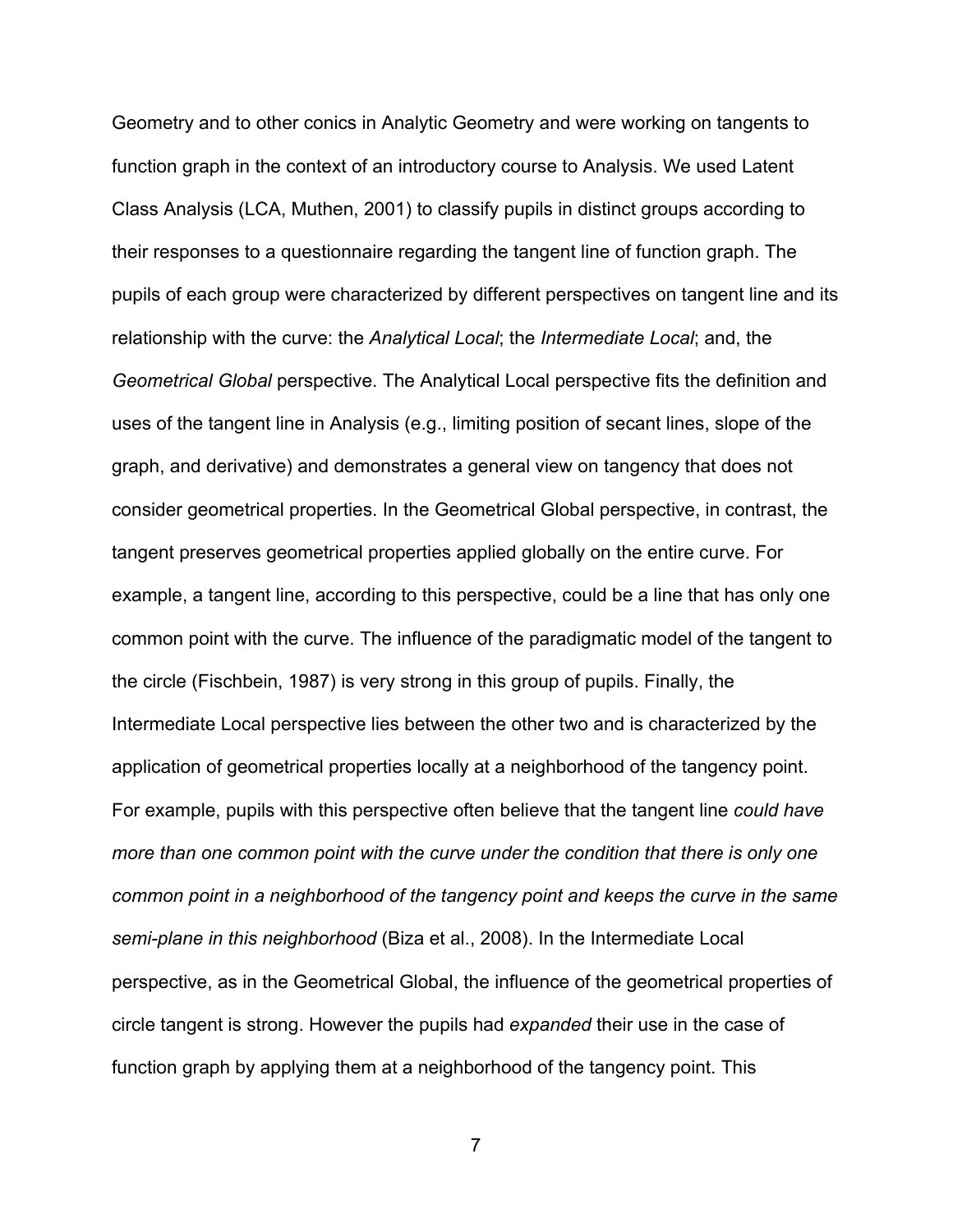observation led us to the claim that these pupils had achieved an expansive generalization whereas the pupils with the Analytical Local a reconstructive generalization (Harel and Tall, 1991).

These perspectives of tangency drive pupils towards erroneous or contradictory responses in critical cases where the tangent line has more than one common point or when it coincides with the curve as well as in cases of *inflection* and *edge points*. In this paper we use the terms *inflection* and *edge point* as they are used in the Greek educational context in which the study was conducted. Accordingly to this context, we will call *inflection point* of a function graph a point in which the concavity of the curve changes and there is a tangent line at this point; and, *edge point* a point in which the function is continuous and the derivative from the left and the right exist without being equal.

The variation of the Year 12 pupil responses regarding the above critical cases in combination with their choices in *simple* cases in which the graph was a conic section, and their answers in questions in which they were asked to provide the formula of tangent line in general and in specific cases, were summarized in a model of seven influential factors (Biza et al., 2008, p.67, see also Table 1). These factors were connected with specific questions of the questionnaire (see Figure 1 in the methods section). This model was confirmed through Confirmatory Factor Analysis (CFA, Marcoulides & Schumacker, 1996). As we present in Table 1, these factors and the related questions of the questionnaire were connected with: the number of common points between the tangent line and the curve (F1, F2 and F3); the tangency at an inflection point (F4); the non-existence of the tangent at an edge point (F5); the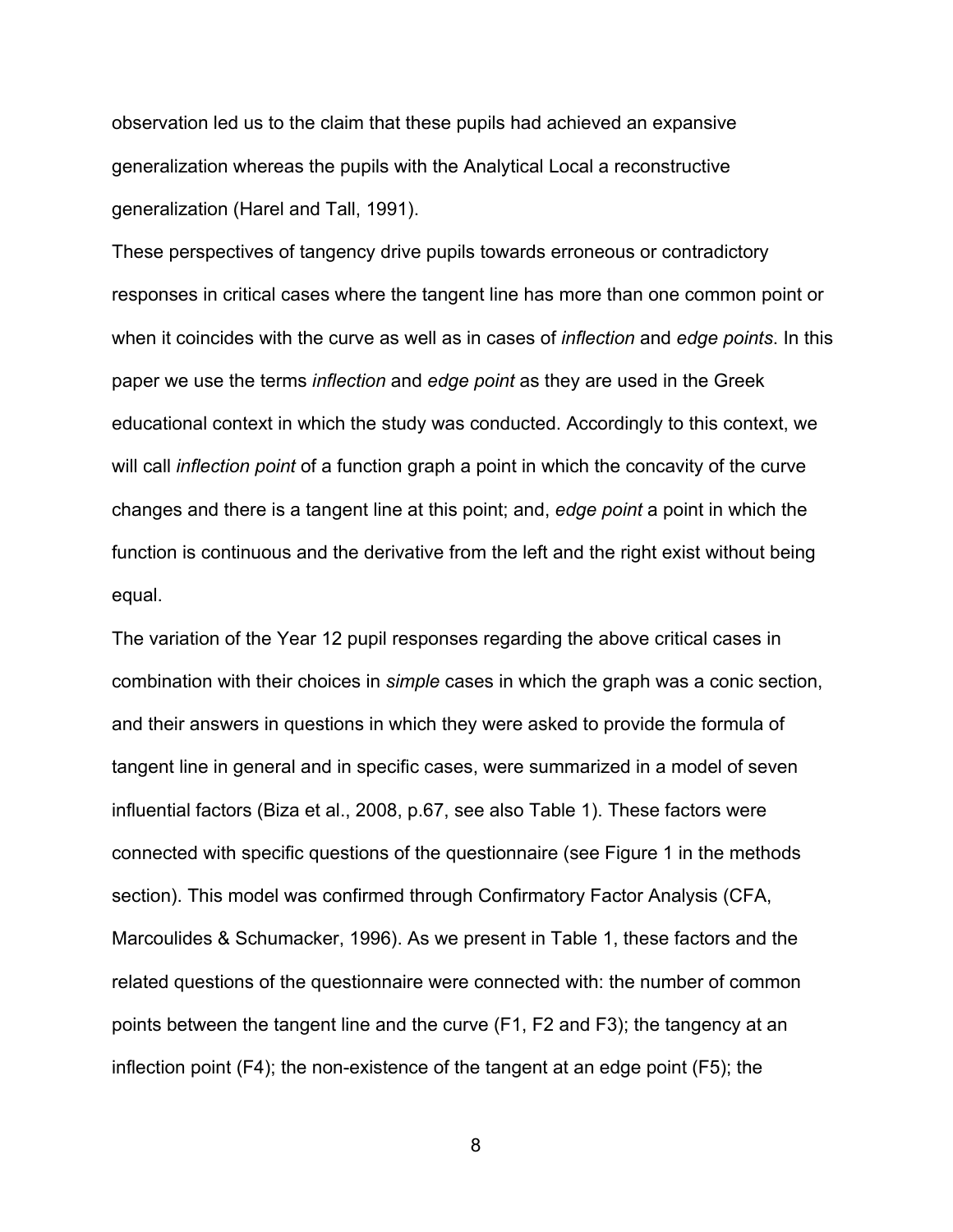symbolic manipulation of the formula of tangent line (F6); and, the tangent to conic sections (F7). Pupils with different perspectives on tangent line (Analytical Local, Intermediate Local, Geometrical Global) performed differently with regard these seven factors (see Biza et al., 2008, p. 67). This model and the corresponding factors are the lenses through which we conducted the stage of the study that we present in this paper.

#### [Insert Table 1 about here]

Similar difficulties with tangency have been identified amongst secondary mathematics in-service or prospective teachers (Biza, Nardi, & Zachariades, 2009; Potari et al., 2007; Tsamir & Ovodenko, 2004; Tsamir et al., 2006). Most of the participants in the above studies had a solid mathematical background (e.g., first degree in mathematics, computer science etc.). For example, in Greece or Cyprus where some of these studies were conducted (Biza et al., 2009; Potari et al., 2007) only mathematics graduates can teach mathematics at the secondary level. However, these teachers' prior mathematical studies do not necessarily imply that the participants have considered the notion of the tangent line to a function graph at the tertiary level. In many cases university lecturers – especially in mathematics departments – consider the tangent line as an already taught pre-Calculus topic at the secondary level and thus they do not revisit it in their lectures. In the light of the above results we aimed to examine what perspectives on tangency settle in students' minds after the end of their secondary studies, after their participation and success in the university entrance examination and after some distancing from systematic involvement with the notion. Namely, we intended to examine what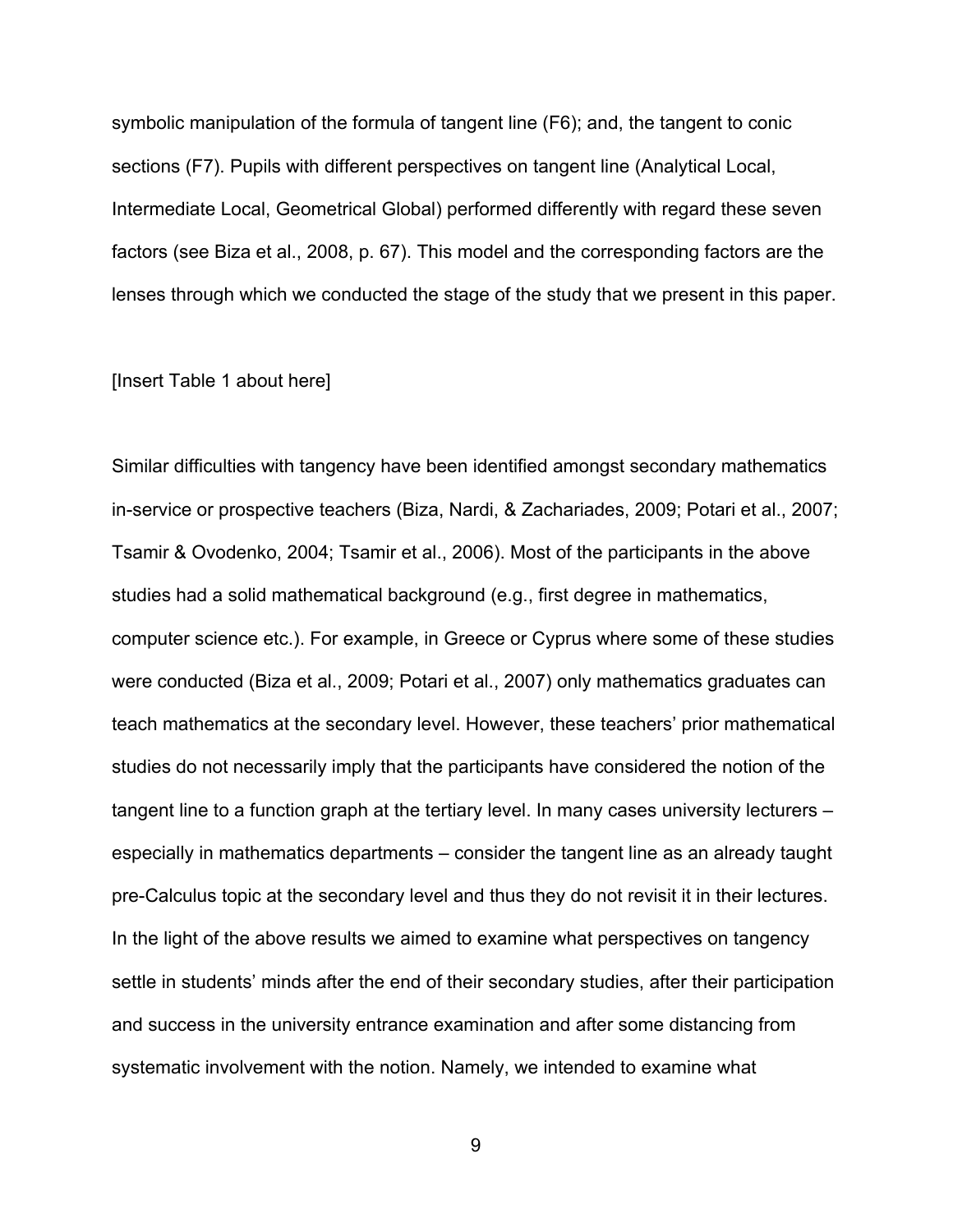perspectives on tangency first year mathematics undergraduates bring with them from previous educational experience. To this aim we distributed a questionnaire – similar to the one we had used with Year 12 pupils – to mathematics undergraduates at the very beginning of their university studies.

#### 3. Methods

The participants of the study were 182 first year undergraduates from two Greek mathematics departments. The study was conducted in the light of the results of another group that consists of 196 Year 12 pupils from nine Greek secondary schools (Biza et al., 2008).

The pupils were candidates for science, medical or polytechnic studies and had mathematics as a major subject with various levels of performance. The undergraduates, only a few months earlier, had been at the same educational level as the pupils and thus had followed similar with the pupils' courses in mathematics based on the same curriculum content. At this point we have to note that in Greece the secondary mathematics curriculum is the same across the country and the same textbook is distributed by the Ministry of Education to the pupils at each level of education and for each discipline. According to the Greek mathematics syllabus, pupils are taught about the tangent line to the circle in Euclidean Geometry (Year 10); to other conic sections (parabola, hyperbola and ellipse) in Analytical Geometry (Year 11); and, to a function graph (Year 12) in introductory Analysis courses.

We scrutinized the Year 12 textbook of the introductory Analysis course regarding the introduction, uses and representations of tangent line. We found twenty nine graphical representations in examples and applications of the tangent line to a function graph.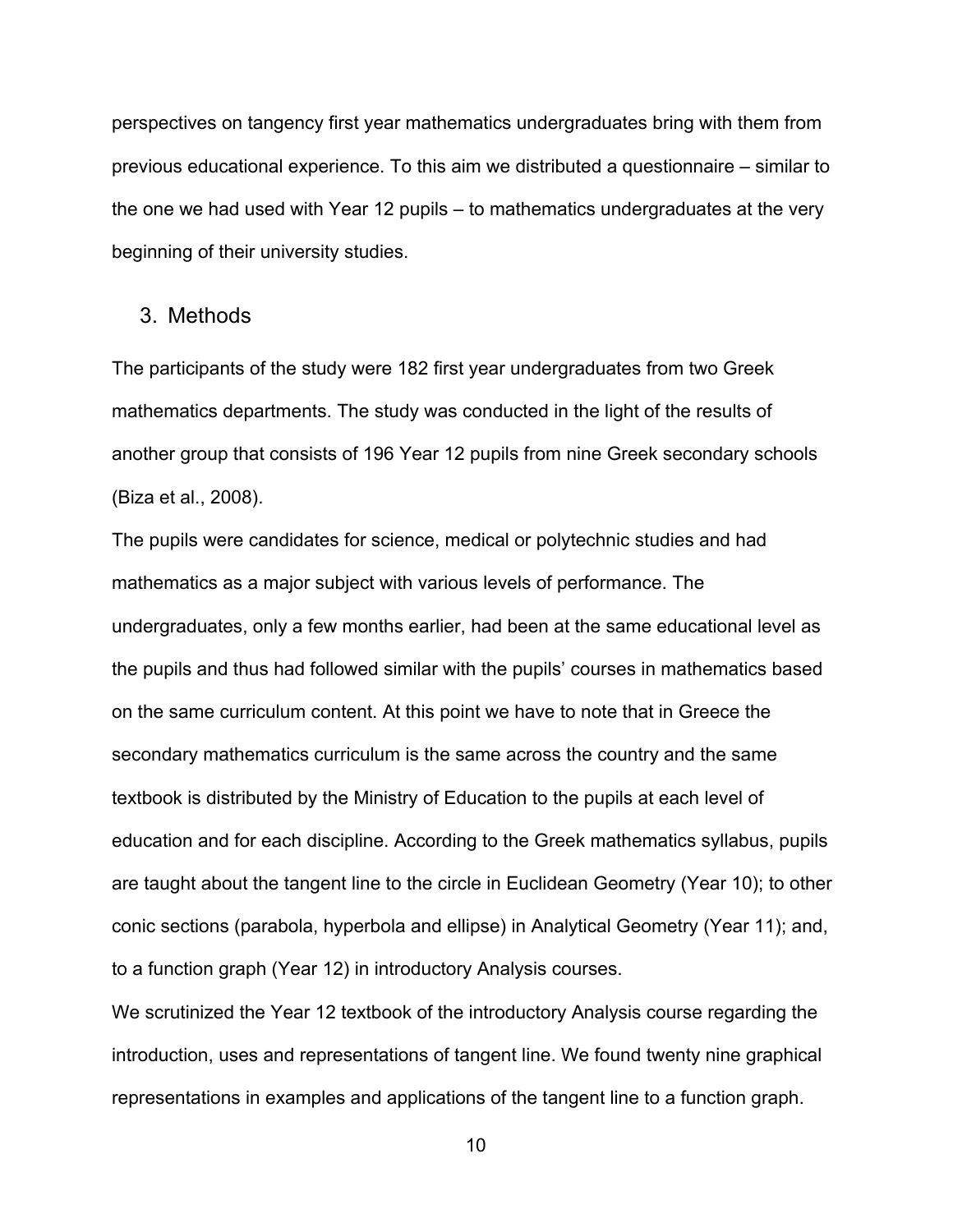The vast majority of them (23) represent a tangent line which has only one common point with the curve. Two of these represent a tangent to a circle and almost all others represent a tangent to a parabola. Of the remaining six, there are four graphical representations in which the tangent line and the curve have more than one common point but they have only one common point in a neighborhood of the tangency point. Nevertheless, in three of these four cases the other common points are not sketched in the figure. Also, there are two graphical representations that illustrate a tangent line at an inflection point. However, even in these cases, there is no reference to the tangent line in the text. The first one concerns the function  $f(x) = x^3$  and the fact that  $f'(0)=0$ without this point being a local extreme. The second demonstrates the property that a point in which the second derivative does not exit is a potential inflection point. Almost all exercises in this textbook concerning tangent lines require only the use of symbolic manipulations of this concept. Finally, there is only one exercise that refers to the case in which a tangent line has infinite number of common points with the curve in any neighborhood of the tangency point.

Of course, although both groups of students had been taught similar curricular content about tangents we cannot claim that these students had exactly the same educational experience as they came from different schools and they had different teachers. At the time of the study, the undergraduates had already succeeded in the National University Admission Examination and they had been admitted in mathematics departments. This examination takes place at the end of the academic year (June) and the tests are the same across the country. Pupils are trained for this examination during Year 12 and this preparation focuses mainly on symbolic manipulation tasks. By the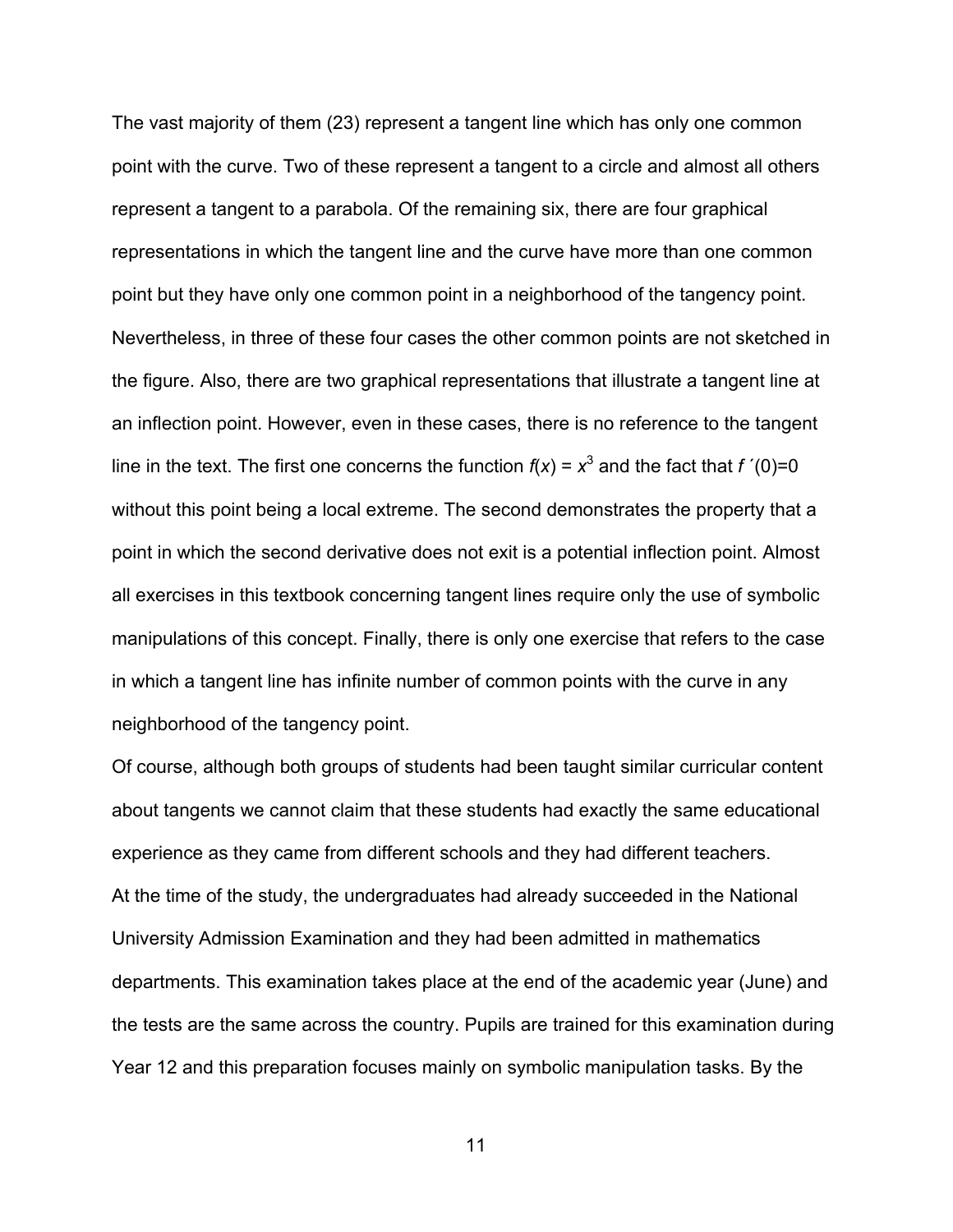time the pupils participated to the research – it the middle of the spring term (April) – they had been introduced to the tangent to a function graph. Also they had been working on that on several applications of derivative with a focus on symbolic manipulations of the formula. The undergraduates had followed a similar process in their preparation for the examination and had not attended any relevant courses at tertiary level as the research took place at the very beginning of their university studies (October).

We chose for our study this group of undergraduates in order to examine what images of tangency settle after a *distancing* from the notion, what perspectives on tangency these undergraduates bring with them in their university studies and how these perspectives are related with what had emerged from our study with the pupils. The undergraduates – after their participation in the examination and because of the summer break – had not been working in a systematic way with mathematics for at least four months. Also, they had succeeded in the exams, namely their mathematical performance had been assessed and regarded as high according to the official system of examination. The pupils on the other hand were in the course of preparing for the examination and had a variation of performance in mathematics. We, therefore, examine the relationship between the perspectives of the two groups in full awareness that the two groups, are not necessarily of the same level. We believe that this difference does not affect the outcomes of the study as we do not aim to compare the general performance of these two groups of the students but examine what images on tangency the undergraduates bring with them in the light of the results from the pupils.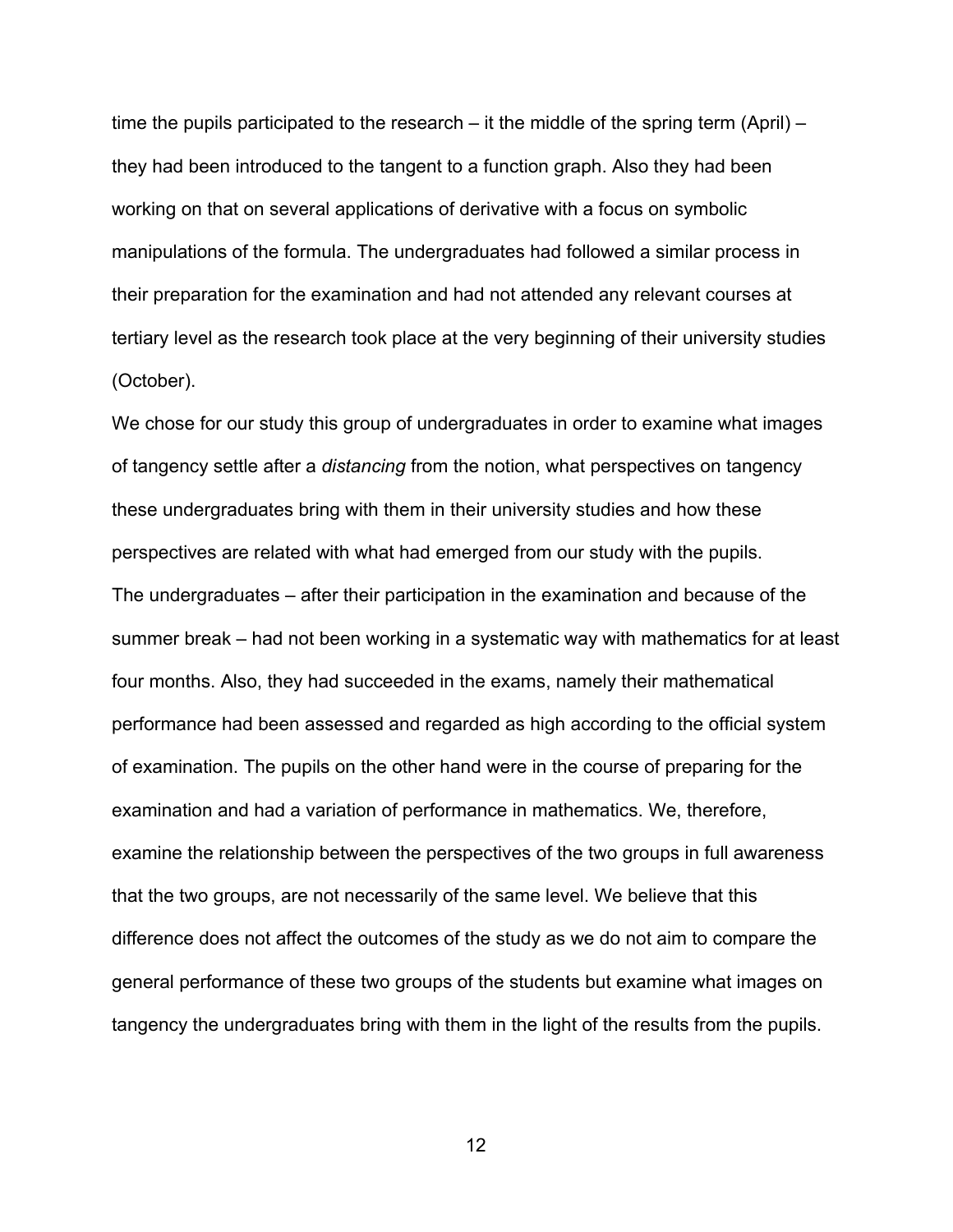The questionnaire (Figure 1) that was used in both stages of the study (pupils and undergraduates) included tasks in which the participants had to: describe in their own words the tangent line and its properties; identify or construct the tangent line; provide definitions; and, write and apply the formula in general and specific cases (for more details about the questionnaire design see Biza et al., 2008). For the scope of this paper we will confine ourselves to the investigation of students' correct/incorrect responses in the common part of the two questionnaires (questions 3, 4, 5, 7 and 8). The responses in questions 1, 2 and 6 and students justifications were not used in the statistical analysis but were used towards qualitative explanations of the statistical results. What we regarded as a correct response is noted below each task in Figure 1. Especially, in the graph of question 5 there are three potential tangent lines passing through point *A*  that had been coded differently: one that touches the curve only at the point of tangency (q5.1), one that intersects with the curve in its extension after the point of tangency (q5.2) and one that has to intersect with the curve in order to reach the point of tangency (q5.3).

#### [Insert Figure 1 about here]

Based on undergraduates' responses to the questionnaires, firstly we examined if the model of the seven factors derived from the sample of pupils (Biza et al., 2008) is valid in the sample of the undergraduates through Confirmatory Factor Analysis (CFA, Marcoulides & Schumacker, 1996). Then, we examined similarities and differences in undergraduates' and pupils' performances in the same questions at 5% level of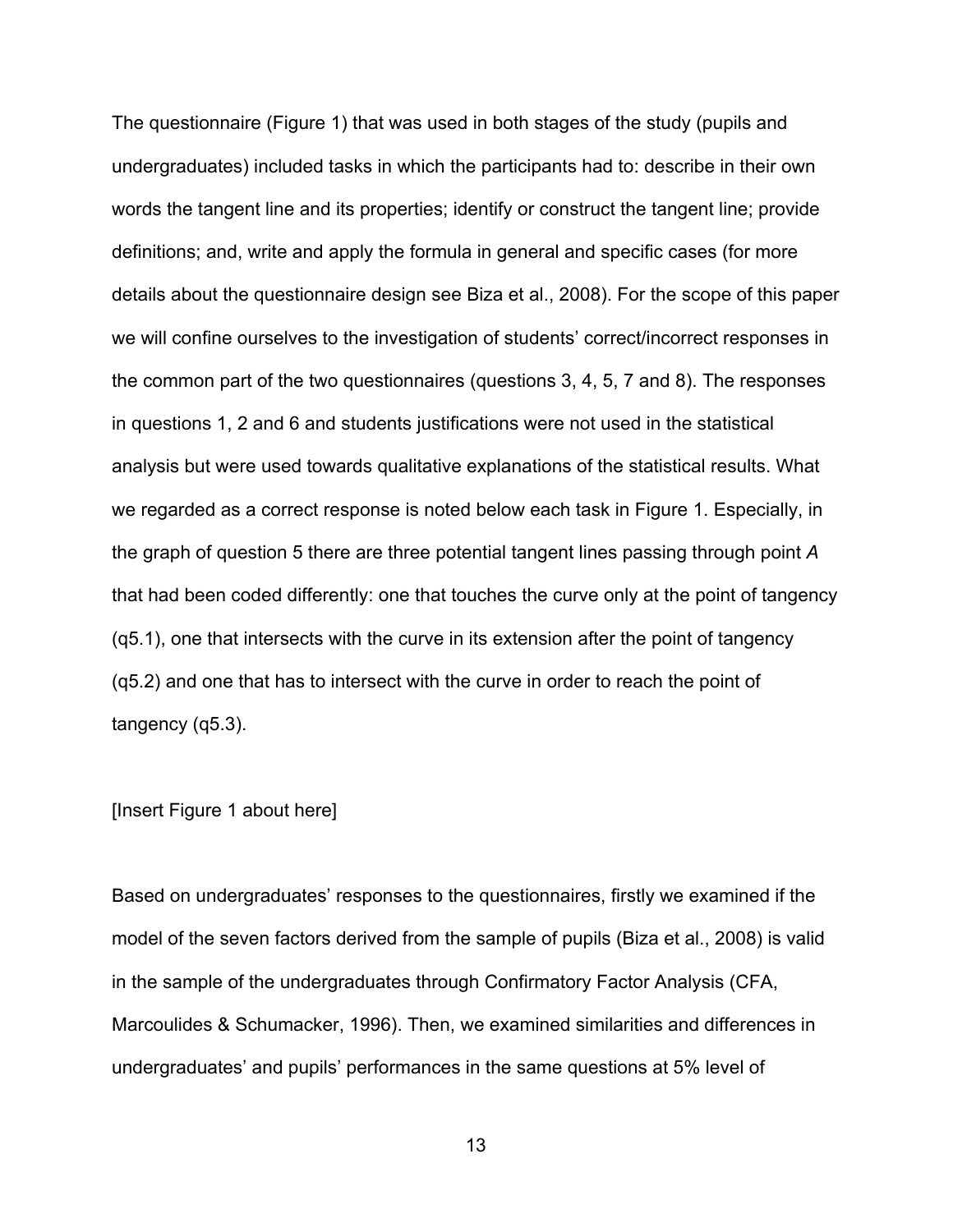significance and, as in the previous stage of the study (Biza et al., 2008) we used Latent Class Analysis (LCA, Muthen, 2001) to classify undergraduates in distinct groups. Finally, we scrutinized students' responses to the questionnaire to explicate the statistical results in the context of the educational system in which this study was conducted. For the above statistical analyses we used the structural equation modeling software MPLUSv4.21 (Muthen & Muthen, 2007).

# 4. Results from the statistical analysis: Undergraduates' perspectives on tangent line

In this section we will discuss similarities and differences in undergraduates' and pupils' performances and then we will examine the undergraduates' classification into distinct groups – derived through LCA – in the light of the corresponding classification of pupils. The CFA verified that the model of seven factors that emerged from the statistical analysis of the pupil data was valid in the case of the undergraduate data. We will, therefore, structure the presentation of results in this section in accordance with these factors and the corresponding questions.

4.1. Undergraduates' and pupils' performance in the same questions In Table 2, we present the percentages of undergraduates' and pupils' correct responses, respectively. In the last column we indicate whether the difference of these performances in the corresponding question is statistically significant at 5% level of significance. At a glance we could say that both groups of participants had difficulties in certain questions and that none of the groups performed better than the other generally.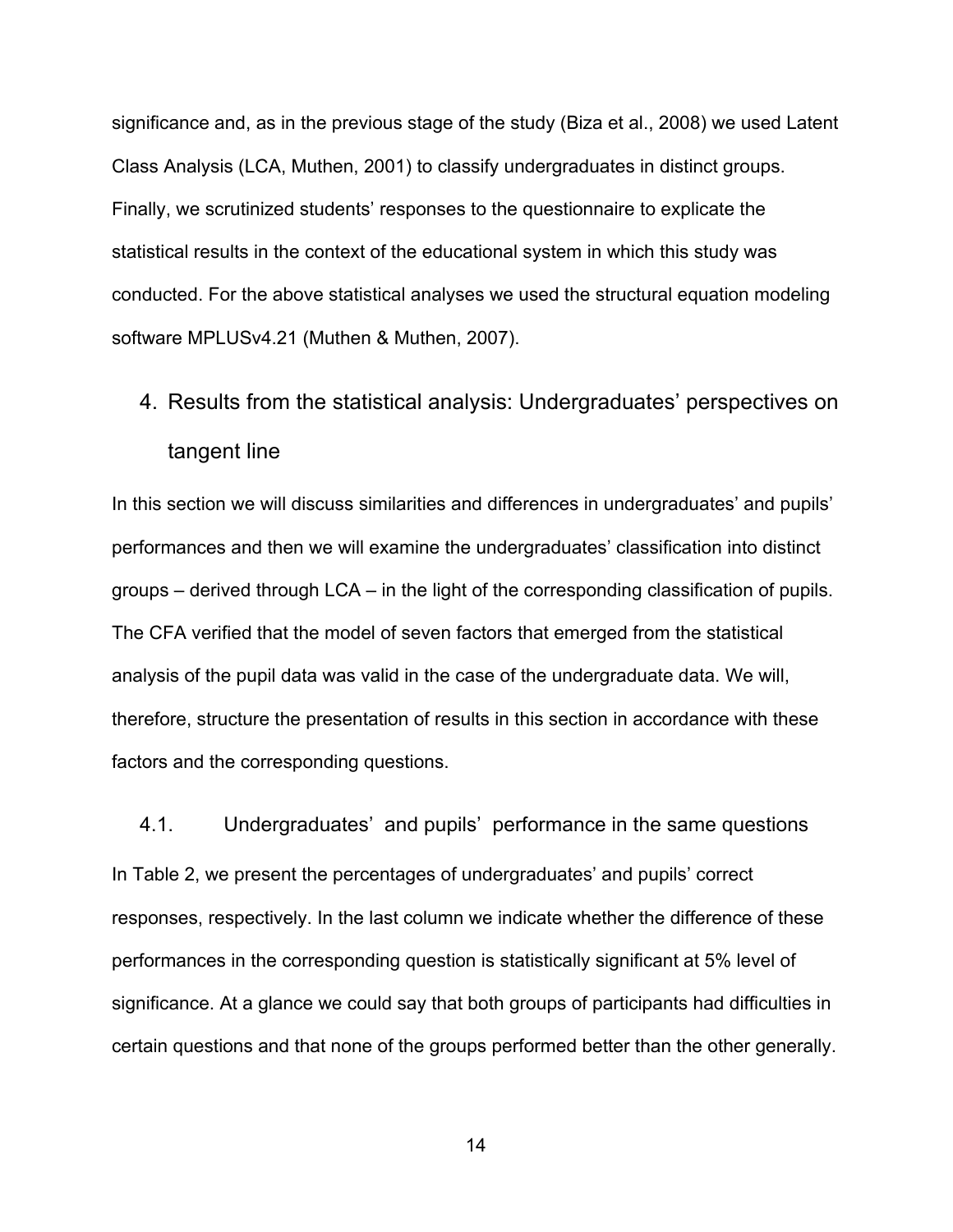Some of the questions proved more challenging for the undergraduates, some other for the pupils and for some questions both groups had difficulties.

With regard to factors (F1-F7) we could say that, in relation to factor F1 (q5.1), in which the tangent has no other common point with the function graph, both groups (undergraduates and pupils) performed very well (95% and 94%, respectively). Regarding factor F2 (q3.1, q3.2, q5.2 and q5.3), according to which the tangent line could have more than one common point with the curve but only one in a neighborhood of the tangency point, the undergraduates scored lower than the pupils. Especially in q3.1, q3.2 and q5.2 this difference is statistically significant. In relation to factor F3 (q4.6 and q4.7), according to which the tangent line can have infinite number of common points with the curve in any neighborhood of the tangency point, the performance was low for both groups. Nevertheless, significantly fewer undergraduates than pupils accepted that the tangent line of a line was itself in question q4.7. Regarding factor F4 (q3.4 and q4.4) that concerns tangency at an inflection point, the undergraduates' performance was lower than the pupils (but not significantly). In relation to factors F5 (q3.3, q3.5 and q4.5) and F7 (q4.1, q4.2 and q4.3) that concern *tangency* at an edge point and tangent line to conic sections respectively, the undergraduates performed better than the pupils. Especially for questions q3.5, q4.2 and q4.5 the difference is statistically significant. Finally, regarding factor F6 (q7 and q8) which concerns symbolic manipulation of the tangent line, the results of both groups were almost the same.

#### 4.2. Distinct groups of undergraduates

Through LCA, the undergraduates were classified into three groups: group A with 47 undergraduates, group B with 103 undergraduates and group C with 32 undergraduates.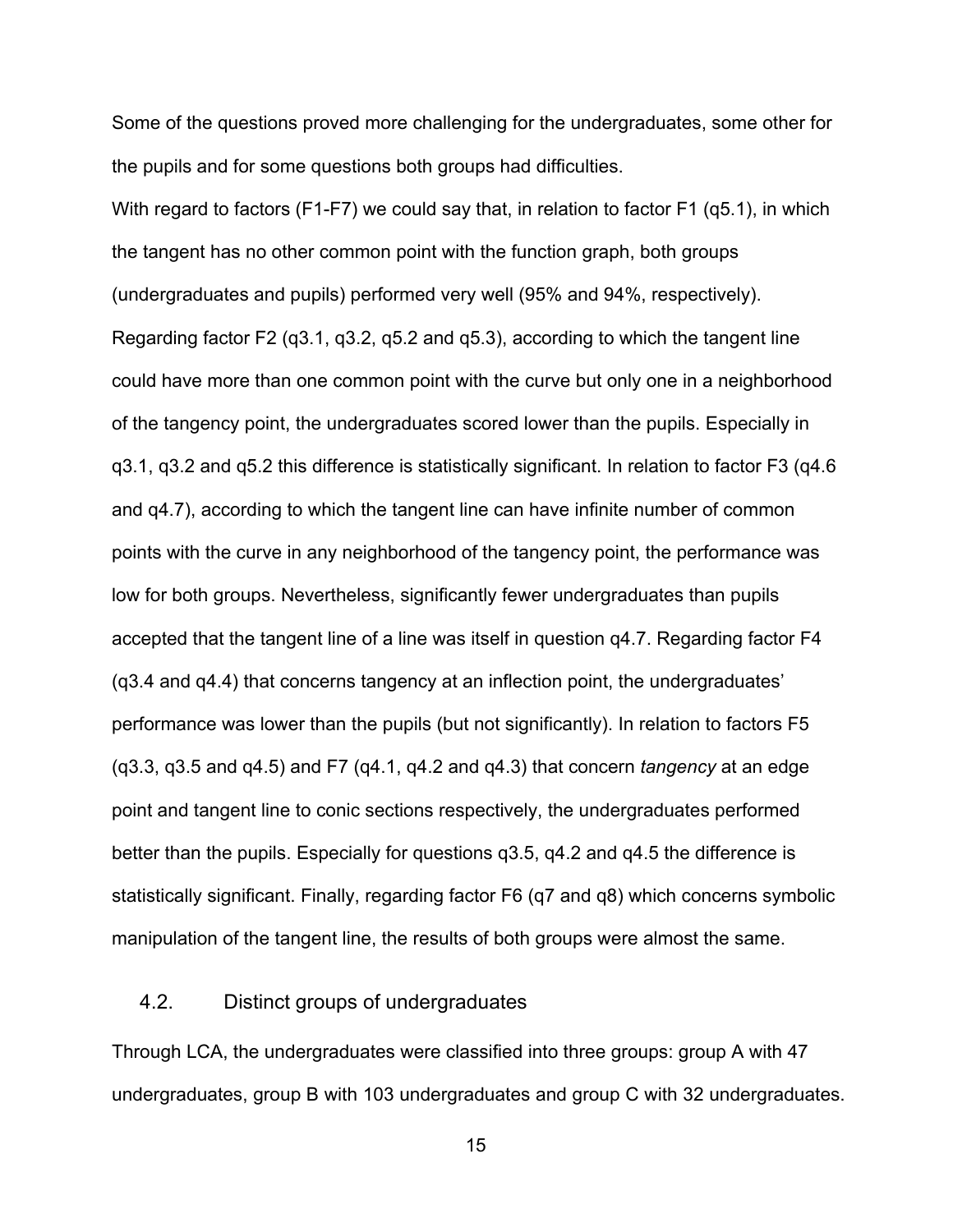These three groups are distinctly different, since the probability that an undergraduate belongs to the group where s/he was classified (the diagonal numbers of Table 3) is more than 0.9.

[Insert Table 3 about here]

We present the performance (%) in each question for each group of the undergraduates in Table 4a. For reference reasons in Table 4b we quote the corresponding classification and performances derived from the LCA analysis we had done for the sample of pupils (Biza et al., 2008). In both Tables 4a and 4b the numbers above the bold zigzag line relate to the questions that more than 50% of the students in the corresponding group answered correctly. We consider a group's performance in a question to be *satisfactory* when this question is above the zigzag line.

[Insert Table 4a and 4b about here]

The 47 undergraduates classified in group A performed satisfactorily in the questions of factors F1, F2, F4, F5, F6 and F7. In relation to factor F3, the group performed satisfactorily only in question q4.6 but not in q4.7. We could say that most of these undergraduates demonstrated an *Analytical Local* perspective (Biza et al., 2008) on tangency based on a local approach mainly free from geometrical characteristics. The 103 undergraduates classified in Group B performed satisfactorily in the questions of factors F1, F2, F5, F6 and F7 but not in question q5.3 (of F2) and in factors F3 and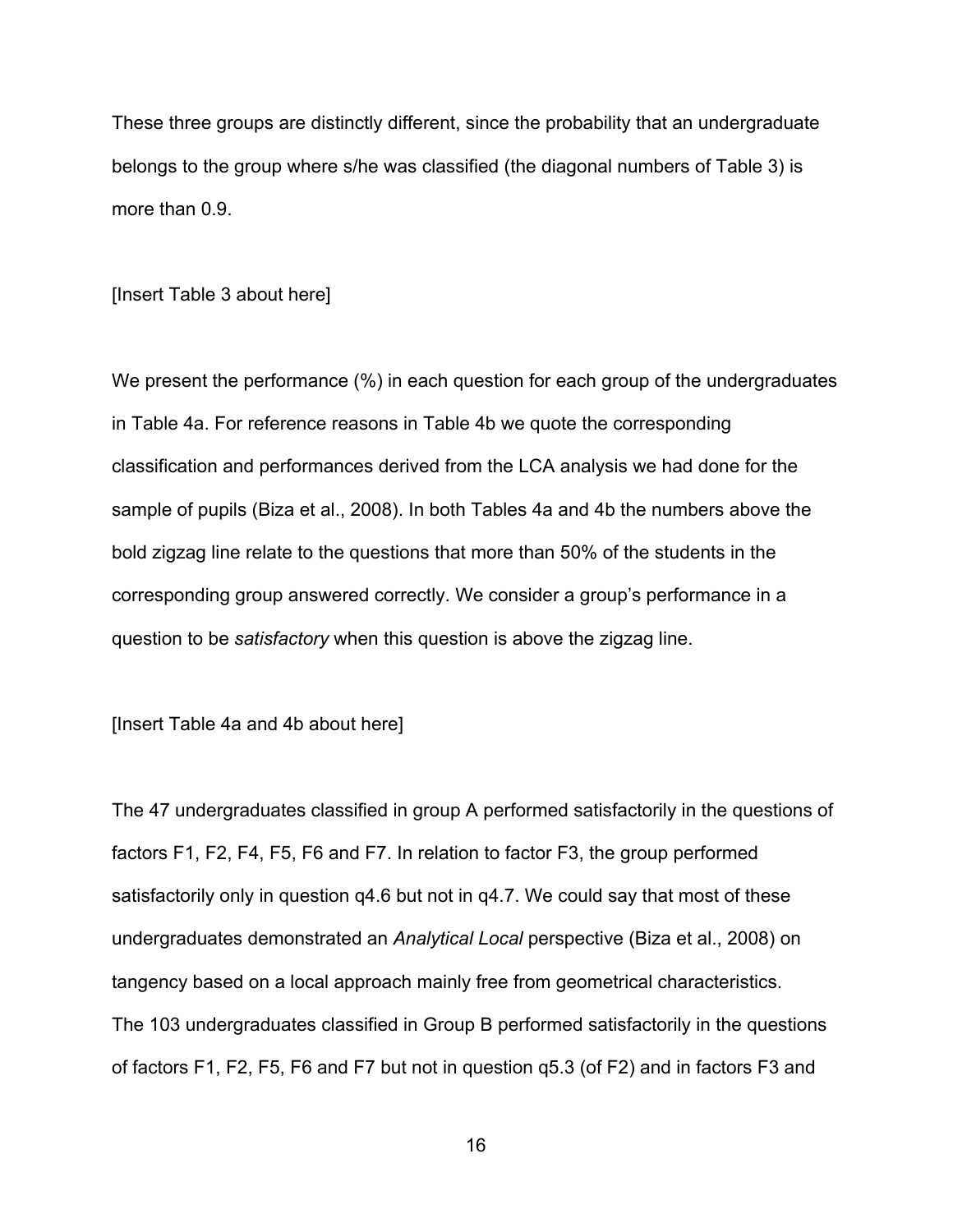F4. In the previous stage in our study we supposed that pupils in question q5 probably did not draw the line corresponding to q5.3 not because they did not accept it as a tangent line, but because they did not see it (Biza et al., 2008). We could say that the undergraduates in this group acted under the influence of the circle tangent properties but applied them locally. The dominant concept image of the tangent line in group B is a line that *touches* the graph at the tangency point (in which the graph is smooth), can have more than one common point with the graph, given that there is a neighborhood in which the tangency point is the only common point and cannot split the graph at this point. This is what we called *Intermediate Local* perspective (Biza et al., 2008) as the undergraduates with such a perspective apply locally the geometrical properties of the one common point and the remaining of the graph in the same semi-plane.

The 32 undergraduates classified in group C performed satisfactorily only in the questions of factors F1, F6 and F7. Also, 66% of this group sketched the correct line in question q5.2 (F2), although it had another common point at its extension, probably without realizing the existence of this point. We could say that the undergraduates in this group were strongly influenced by the circle tangent properties – one common point and/or remaining in one semi-plane – and they apply them globally on the entire graph. The latter implied that these undergraduates had what we generally called the *Geometrical Global* perspective (Biza et al., 2008) that characterizes the tangent line in Euclidean Geometry*.*

4.3. Undergraduates' classification in the light of pupils' classification The groups derived by the classification of both the undergraduates and the pupils (Tables 4a and 4b, respectively) demonstrated a gradation in students' abilities to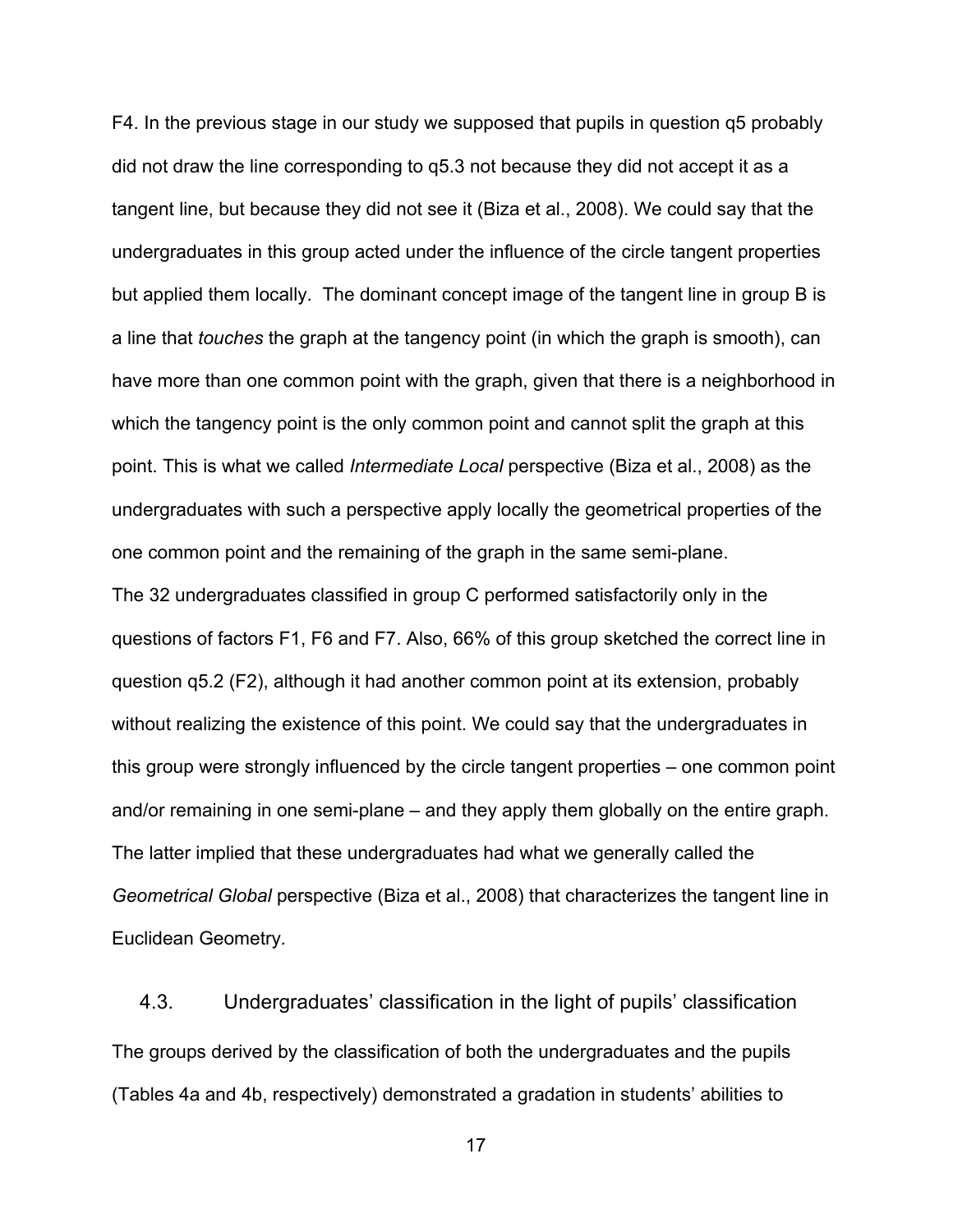complete the questionnaire. Thus, satisfactory performance in any question by more than half of the students in a group is associated with satisfactory performance by more than half of the students in all subsequent groups. Nevertheless, some differences were observed between the group profiles in each sample of participants:

- Group A of undergraduates performed better than the corresponding group of pupils in question q4.6 (the tangent line partly coincides with the graph). However, the group A of undergraduates did not perform satisfactorily in question q4.7 (tangent to a line) unlike the corresponding group of pupils.
- Although both groups B performed satisfactorily in the same questions, the results in questions q3.1, q3.2 and q5.2 (the tangent has another common point) were lower for undergraduates than these of pupils.
- In contrast with group C of pupils, group C of undergraduates performed satisfactorily in the symbolic manipulation questions (q7 and q8).
- Less than half of the undergraduates in group C (47%) accepted a tangent that had another common point with the graph at its extension (q3.1), whereas more than half of the pupils in group C (84%) answered the same question correctly.

The three perspectives that had emerged in the case of pupils (Analytical Local, Intermediate Local and Geometrical Global, Biza et al., 2008) were identified in the case of undergraduates as well. However the pupils and the undergraduates were not distributed in the same way to the three groups as we present in Table 5. Although group A – connected with the most sophisticated Analytical Local perspective on tangent line – is the most populated group in the pupil sample, it decreases to one fourth of participants in the undergraduate sample. In addition, although in both samples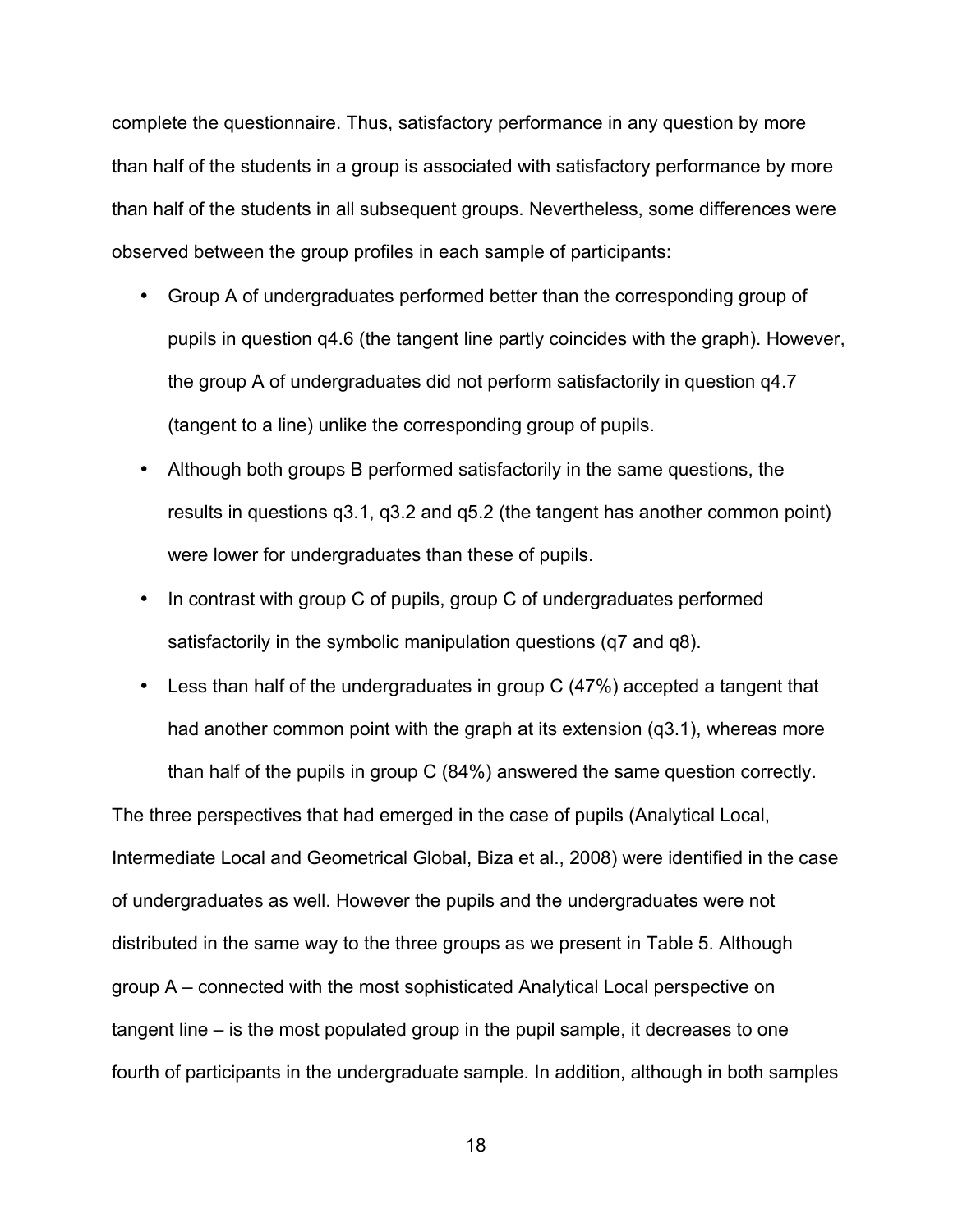of participants group C has the fewest students, in the sample of undergraduates it is even smaller. Finally, many more undergraduates than pupils have been classified in group B than in groups A and C (see Table 5).

[Insert Table 5 about here]

Also, there is higher internal variation in group B of undergraduates than in group B of pupils. For example, the marginal performance of 53% of undergraduates in question q3.2 made us think that there are members in this group who cannot accept the tangent line when it has another common point with the curve, especially when this point is clearly sketched in the figure, as in question q3.2, and not being in the extension of the line, as in question q3.1. Given that these undergraduates performed very well to the questions with an edge point, these undergraduates were not classified in group C. This result made us think that in the group of undergraduates there is greater variation of perspectives within the *Intermediate Local* perspective. Indeed, further qualitative analysis of the undergraduates' responses to the entire questionnaire showed a spectrum of *intermediate* perspectives (Biza, thesis, chapter 6, 2008). For example, according to one of those intermediate perspectives, a *tangent* is a line that *could have more than one common point with the curve under the condition that all of them are tangency points.*

In the next section we will exemplify from undergraduate responses and discuss their use of analytic definition of tangent line and how this is related to their perspectives about tangency in each one of the three groups.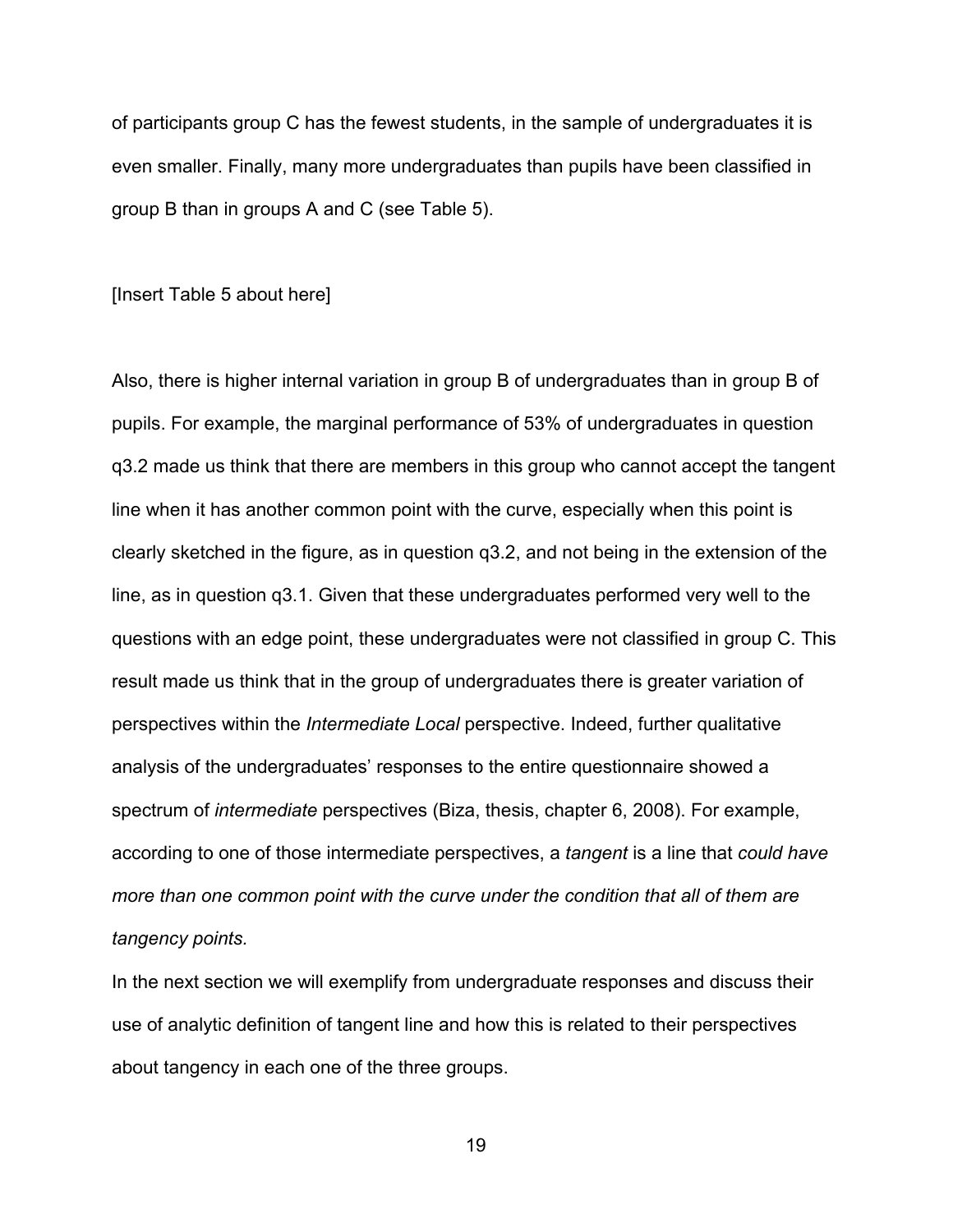5. Undergraduates' uses of the analytic definition of the tangent line Regardless of the sophistication of their perspectives on tangency all groups of undergraduates responded satisfactorily to the request to write the formula of the tangent line in general and in specific cases (questions q7 and q8). Although the undergraduates' total performance in these questions was similar to this of pupils (Table 2), these questions were not the cause of distinguishing groups A, B and C of the undergraduates as they were for the pupils. From the above results we could say that the knowledge of the formula and its applications does not necessarily imply that an undergraduate has a rich and accurate image of the tangent line, its properties and its relationship with the curve. Moreover, as the following excerpts from undergraduates' responses exemplify, sometimes they use argumentation based on the concept definition in order to support insufficient concept images they have about tangency. An undergraduate classified in group A replied in question q1: "Tangent line at point *A* of a function graph *Cf* is the limiting position of a line passing through the point *A* and *M*, when *M* tends infinitely to *A*" and she sketched the graph in Figure 2.

#### [Insert Figure 2 about here]

Her responses to the questionnaire were correct in all tasks except those in questions q4.2 and q4.4. In question q4.2 she wrote: "there isn't a tangent at [point] *A* of the parabola because *ε* will be vertical". Similarly, in question q4.4, she sketched the right line and she wrote "*ε* isn't tangent at *A* because it is vertical". In the same spirit, another undergraduate of this group wrote in question q4.2 "[the tangent] does not exist as the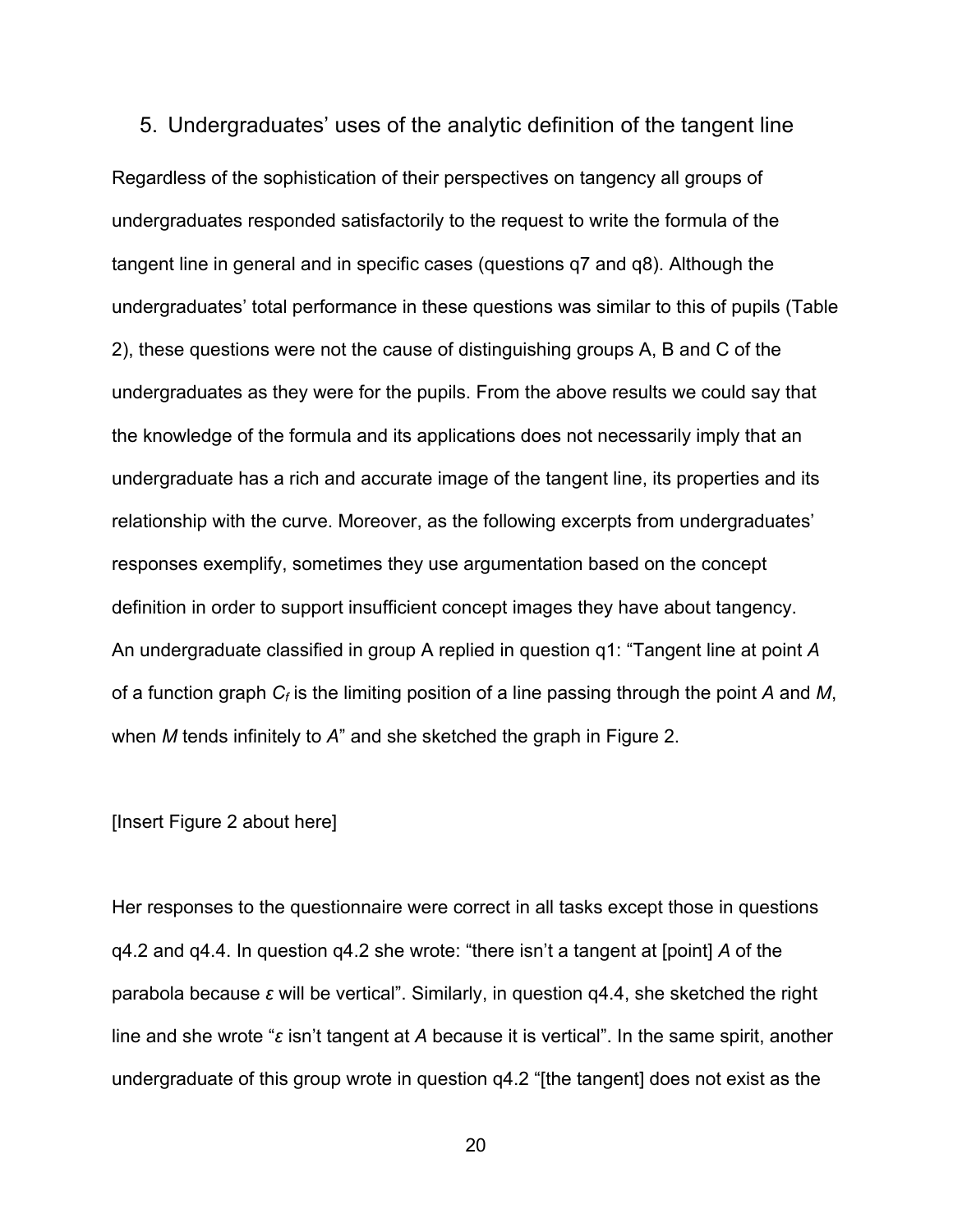derivative is not defined at point *A*". At this point we have to note that pupils at Year 12 do not discuss the case a tangent line that is vertical to the *xx*' axis when the graph's slope (and the derivative) is not defined. These undergraduates had met the tangent line to conics in their Analytic Geometry courses but they had not negotiated this case in examples of function graphs. The curve in question q4.2 is not a function graph and, in cases of questions q4.2 and q4.4, the *x* and *y* axes were not sketched. These questions could have been answered by using previous knowledge from Geometry. However, the above undergraduates were not able to recall this knowledge even though they demonstrated very good knowledge of the analytic concept definitions and rich concept images of tangent line of function graph in all other cases.

Many of the undergraduates classified in group B demonstrated a good knowledge of the concept definition. However, they adapted this definition to their restricted images of tangent line. For example, an undergraduate who had responded to question q1 that "[tangent] is a line that touches the curve at a point in which it has the same derivative" and used this argument in most of her responses, she responded to question q3.4 that "*ε* isn't a tangent because the curve doesn't have derivative at point *A*". Another undergraduate from group B wrote about the tangent line and its properties in question q2: "Point *A* is the common point of the tangent and the figure [graph] and, if the figure has a function *f*(*x*), then *f*΄(*x0*) (where *Α*(*x0*,*y0*)) will be equal to the slope of the line". In the questionnaire, she accepted the sketched lines in questions q3.1 and q3.2 but she rejected the line in q3.4 and she explained: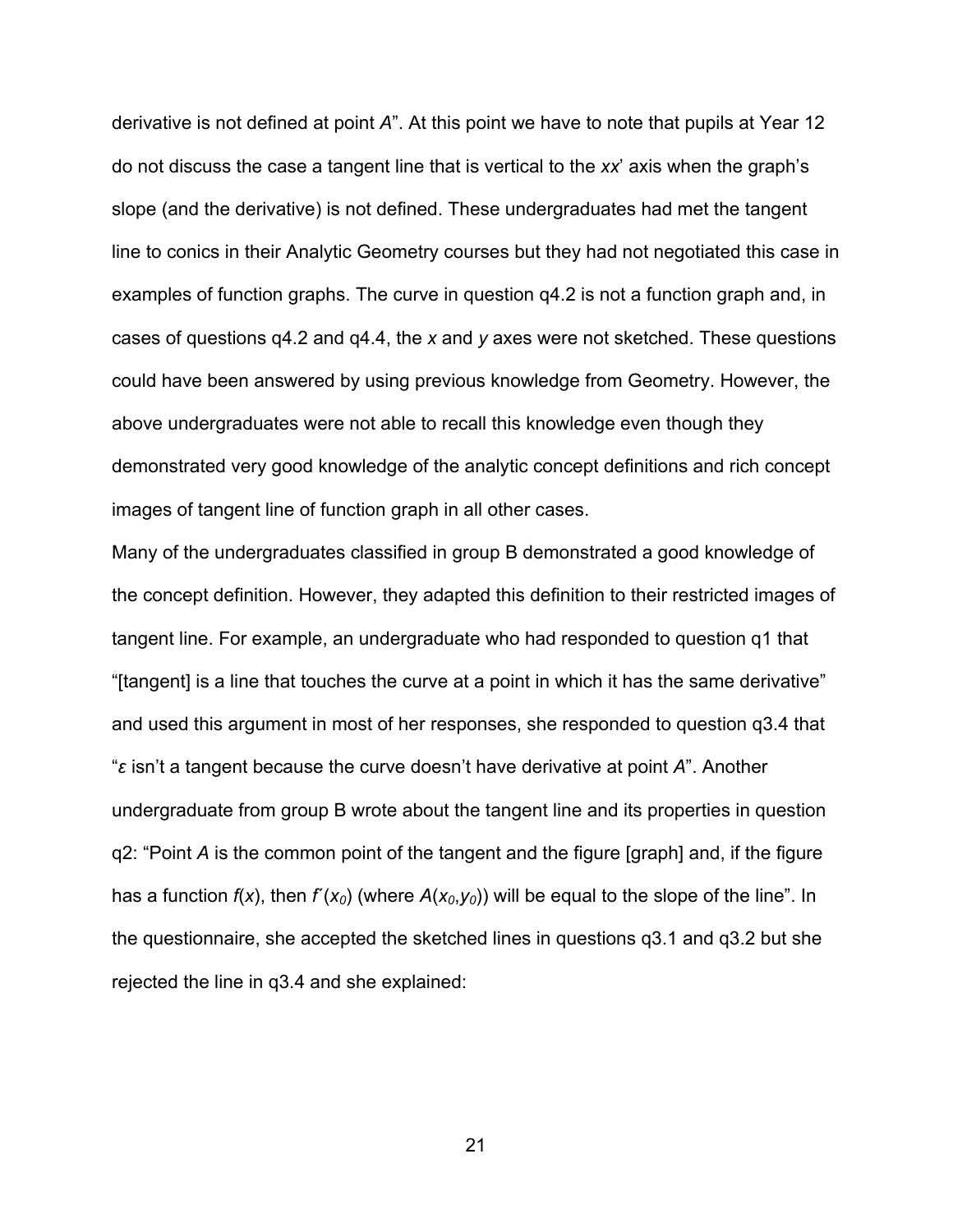"If we consider the figure as two figures with point *A* as a common point, then the line *ε* is the tangent line of both figures. If we consider the figure as one, then [*ε*] is not a tangent to the figure and point *A* is an inflection point".

Some undergraduates demonstrated very good knowledge not only of the definition but also of other properties of the tangent line. Nevertheless, they were not able to integrate this knowledge to the image they had about tangents. For example, an undergraduate wrote in question q1: "The tangent line is a line of the form  $y$ - $f(x_0) = f'(x_0)(x-x_0)$  for the point  $(x_0, f(x_0))$ , where  $f'(x_0) = \lim_{x \to x_0} \frac{f(x_0 + h) - f(x_0)}{h}$ . This line touches the graph/circle at only one point, the tangency point". And later, in question q2 she added: "If the function is concave, the tangent is above the graph, whereas if it is convex, [the tangent] is below [the graph]. The tangent expresses the slope that is expressed by the derivative at this point". Later on, in question q3.4 she rejected the line because: "[the line] cuts the graph at *A* and [the line] doesn't touch it but splits it". We could say that the mere formulation of a definition is not enough to reveal her understanding about the notion. Another undergraduate from group B wrote about the tangent in question q1: "A function that is differentiable at a point  $A(x_0, f(x_0))$  has a tangent at this point. The tangent is a line that has one common point with the function graph and its formula is  $y$ - $f(x_0) = f'(x_0)(x$ *x0*)." This undergraduate demonstrated good knowledge of the formula and the incorrect statement that "the tangent is a line that has one common point with the function graph" could be regarded as an accidental omission of "*at least"*' before "common point". Nevertheless, the same undergraduate rejected the line in question q3.1 for which she wrote: "Although if the function is differentiable at *A*, then it has a tangent, the [line] *ε* passing through *A* will have another common point with the function at its extension so it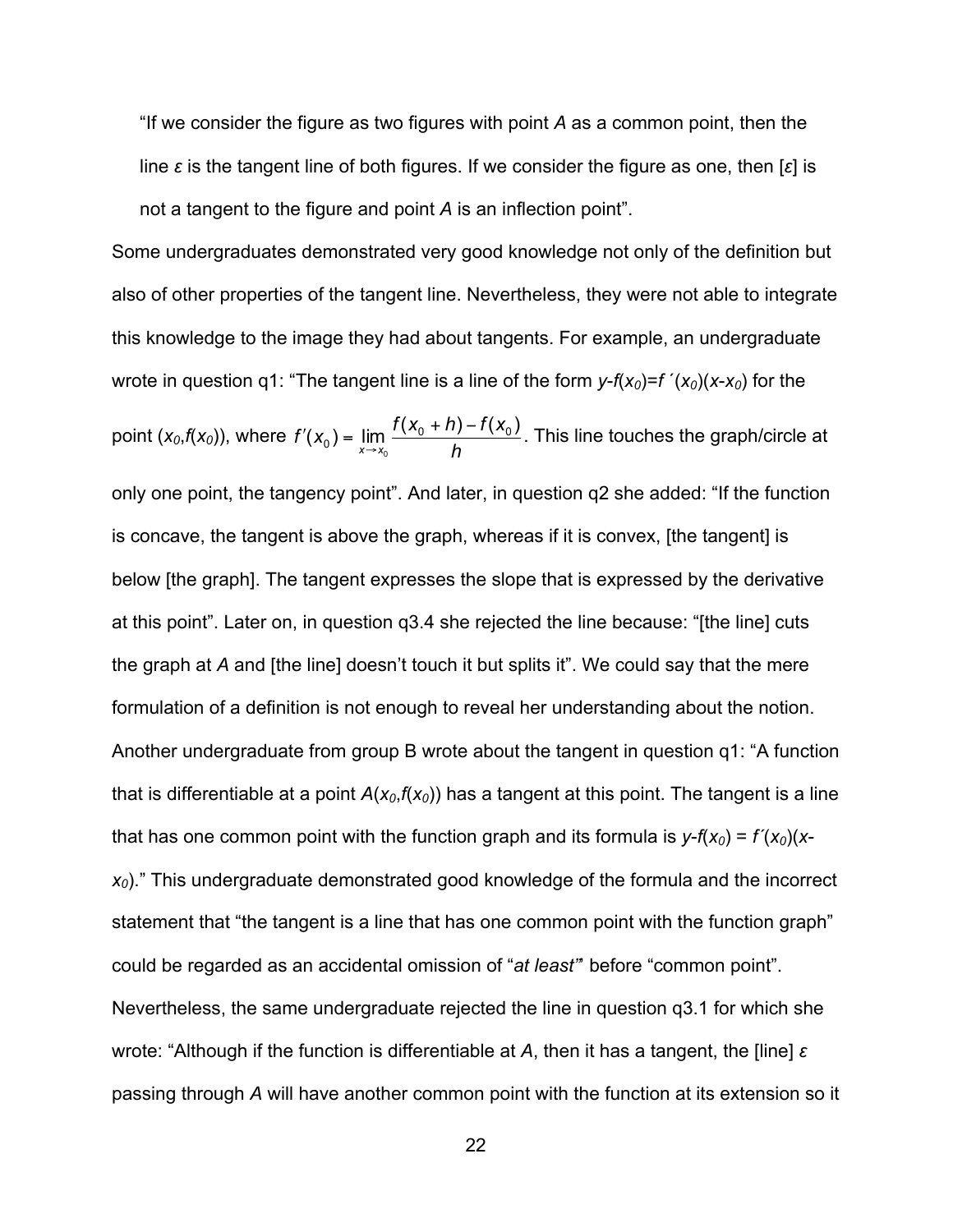isn't a tangent". With this argument she rejected all the tangents that had another common point. In question q3.4 – in which point *A* is an inflection point – she wrote: "*ε* is a tangent because the function is differentiable at *A* and it [the function] has only one common point with *ε*". Whereas in question q3.5 – in which point *A* is an edge point – she wrote: "*ε* isn't a tangent because the function isn't differentiable at *A* then it doesn't have a tangent at point *A*". This undergraduate recognized correctly from the graph the edge point and claimed that the function is not differentiable at this point (for this reason she was classified in group B and not in group C). Year 12 pupils often encounter examples of functions of modulus (e.g., *f*(*x*)=|*x*|) with an edge point – or a *corner point* as it is known in Greek classroom mathematical jargon – in their graphs as characteristic examples of a function that is not non-differentiable at a point. This undergraduate, as many others, had kept these images in her mind and answered correctly the questions in which point *A* was an edge point.

This is not the case for the majority of undergraduates who were classified in group C. For example, an undergraduate from this group wrote in question q2 that: "i) Point *A* is the only one in common between the graph and the tangent, ii) The derivative at point *A* equals the slope of the tangent" and later in questions q3.1 and q3.2 she rejected the lines because "*ε* has more than one common point with the curve". Similarly to the previous example, this undergraduate, under the influence of the image of the graph of the modulus function that is known to the students at this age, rejected the line in question q3.3. She explained that "the derivative of the function is not defined". However, this influence wasn't strong enough in every case. Later, in question q3.5, she accepted the line as "*A* is the only common point between the graph and *ε*".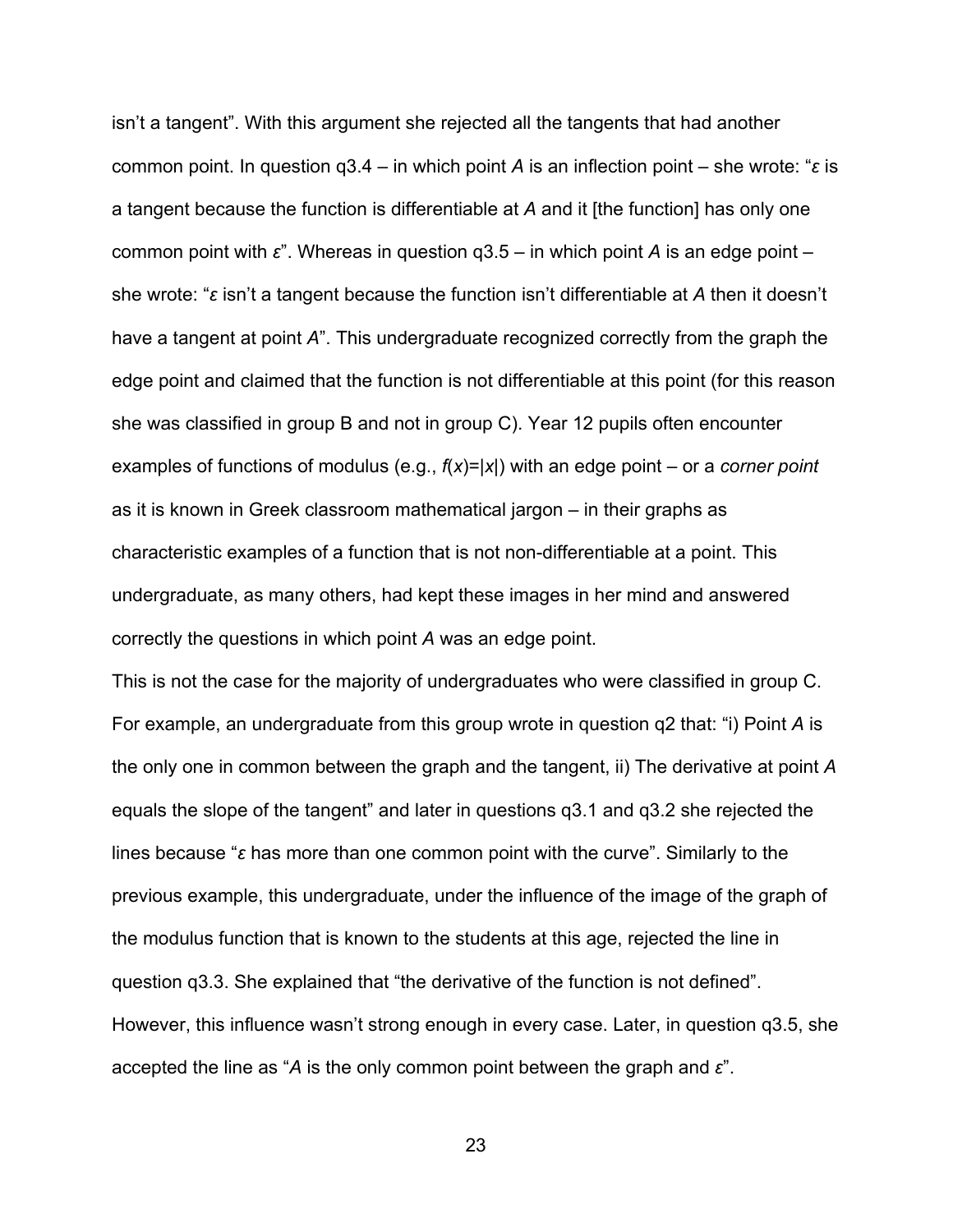In all above examples the undergraduates demonstrated adequate knowledge of the formula of tangent line and its application in specific cases and many times they offered sufficient responses regarding the concept definition. However their perspectives about tangent line were inconsistent with the formal concept definition. Below we discuss these responses in the light of the fact that the undergraduates participated in the study soon after their preparation for and participation in the National University Admission Examination.

#### 6. Discussion of the results and conclusions

In this paper we investigated 182 first year mathematics undergraduates' perspectives on tangency through their responses to a questionnaire about tangent line to a curve. We examined these perspectives in the light of the results that emerged from the analysis of 196 Year 12 pupils' responses to the same questions (reported in Biza et al. 2008). Both groups of students had been taught similar curricular content about tangents. Pupils had been taught the tangent line to a function graph and had been working on this notion close to when the research took place. The undergraduates, on the other hand, had succeeded in the National University Admission Examination, they had been admitted in mathematics departments and they had not worked in a systematic way on the topic of tangents for a few months. With this study we aimed to investigate what perspectives about tangency the undergraduates bring with them in the beginning of their university studies and after some distancing from systematic involvement with mathematics.

The results proposed that the undergraduates not only worked on tangents under the influence of geometrical properties – as pupils had done – but also, with regard to some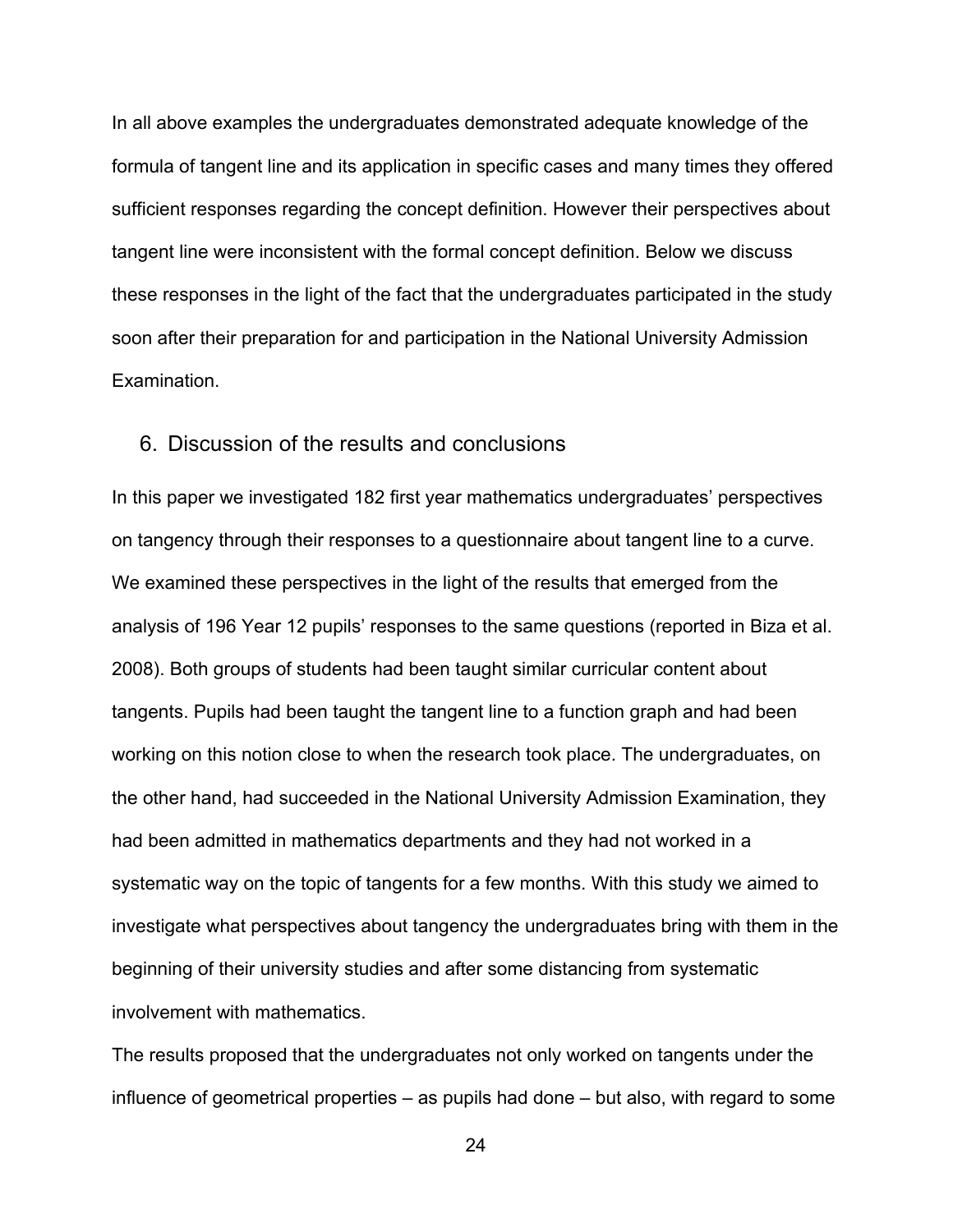properties, this influence was stronger than in the case of the pupils. Tangent line at an inflection point and tangent line that coincides with the graph were among the most challenging cases for both groups of students. Moreover, many more undergraduates rejected erroneously a tangent that had more than one common point with the graph. On the other hand, fewer undergraduates made the mistake of accepting or sketching a tangent line at an edge point. These results indicate that the tangency images of the undergraduates somewhat lagged behind those of the pupils with regard to considering of the geometrical property of one common point. At the same time they were a step ahead with regard to considering of the smoothness of the curve. Both above observations led to fewer undergraduates – in comparison to pupils – being classified in group A (Analytical Local perspective, closer to the notion of tangent line in the context of Analysis). Also, for similar reasons, fewer undergraduates were classified in group C (Geometrical Global perspective according to which the tangent line is examined through its geometrical properties). As a result, more undergraduates than pupils were classified in group B (intermediate perspectives between the Analytical Local and the Geometrical Global perspectives). Contrary to the pupils, all groups of undergraduates had a satisfactory performance in the questions that asked for the formula of tangent line and its application.

We could say that the undergraduates had not constructed an appropriate image about tangency in their Year 12 studies or, even if they had managed one, that image was not very solid and regressed to inadequate images when the undergraduates did not work with tangents for a few months. That means that the undergraduates in their previous mathematical experiences had not achieved a stable reconstructive generalization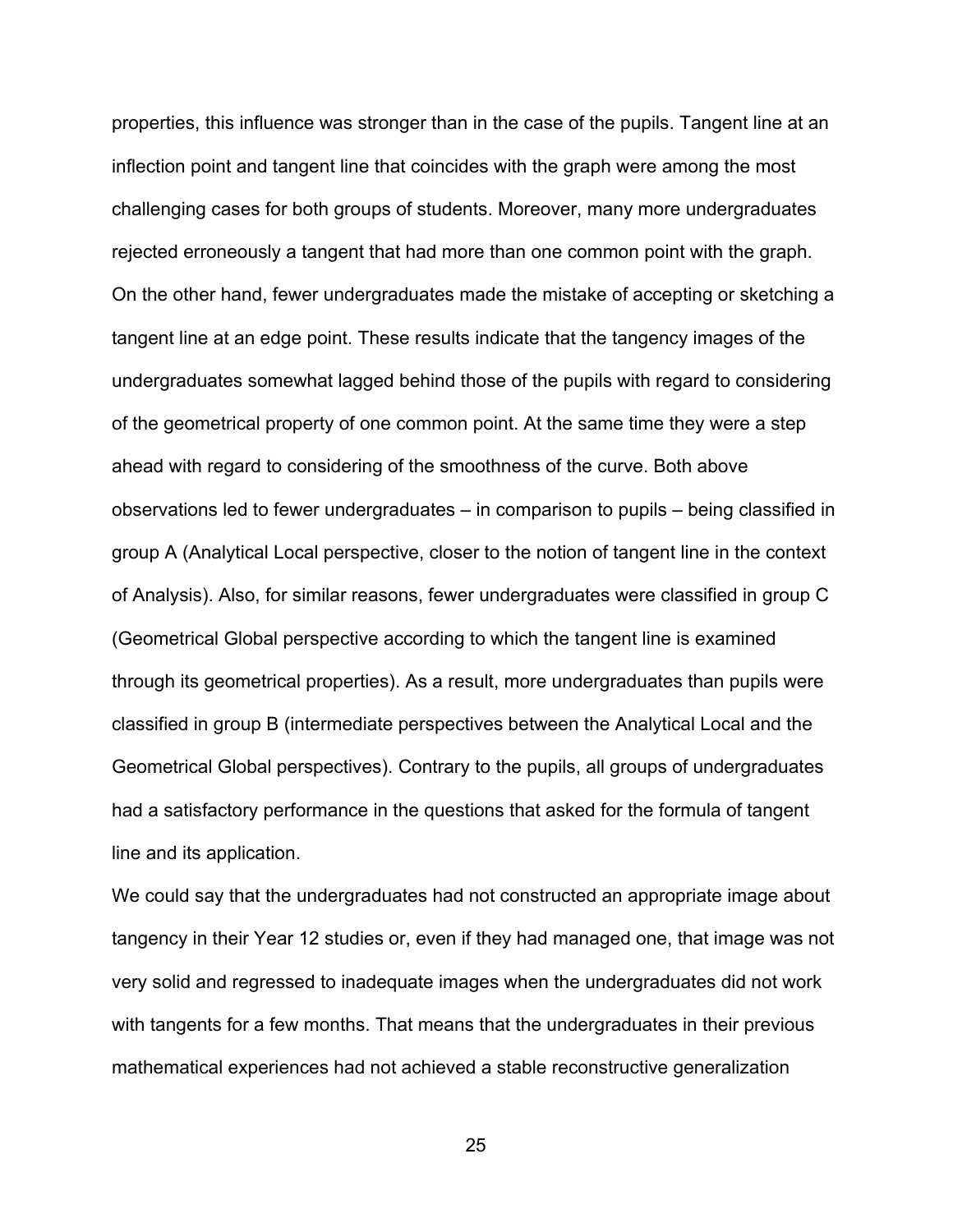(Harel & Tall, 1991) of their images about tangency. This result did not surprise us as we expected that, in the absent of engagement with the concept, the undergraduates might forget what they had learnt a few months ago. To us a pertinent question was what perspectives on tangency had settled in undergraduates' minds over this period and if these perspectives could be interpreted in the context of their prior educational experiences and, especially, their preparation for the examination.

We note that we consider the role of the preparation for examinations as very important in the construction of students' knowledge and learning approaches. Studies have shown the influence of assessment on the learning of mathematics (e.g. Niss, 1993). Sometimes the design of the exams influences students' skills and attitudes (Bergqvist, 2007). Also students' effort to perform in these exams can make their behavior more conducive to *imitative reasoning*, namely reasoning founded on recalling answers or remembering algorithms (Lithner, 2008), and not *creative reasoning* (Bergqvist, 2007). Later, students with the habit of using imitative reasoning still pass the exams and then continue their tertiary studies in the same limited vein (ibid).

The questions used in the National University Admission Examination usually focus on the knowledge of formulas and their applications and graphs are used only in a few cases. As a result, students' preparation for this examination focuses on the development of the appropriate algorithmic skills as formulae recall and use in specific cases. These skills ask for remembering and citing concept definitions but not necessarily in connection with the related properties of the concept. In addition, usually the emphasis is given only on the analytic aspect of mathematical definitions and it is disconnected from any visualization. Especially for the tangent line, the textbook offers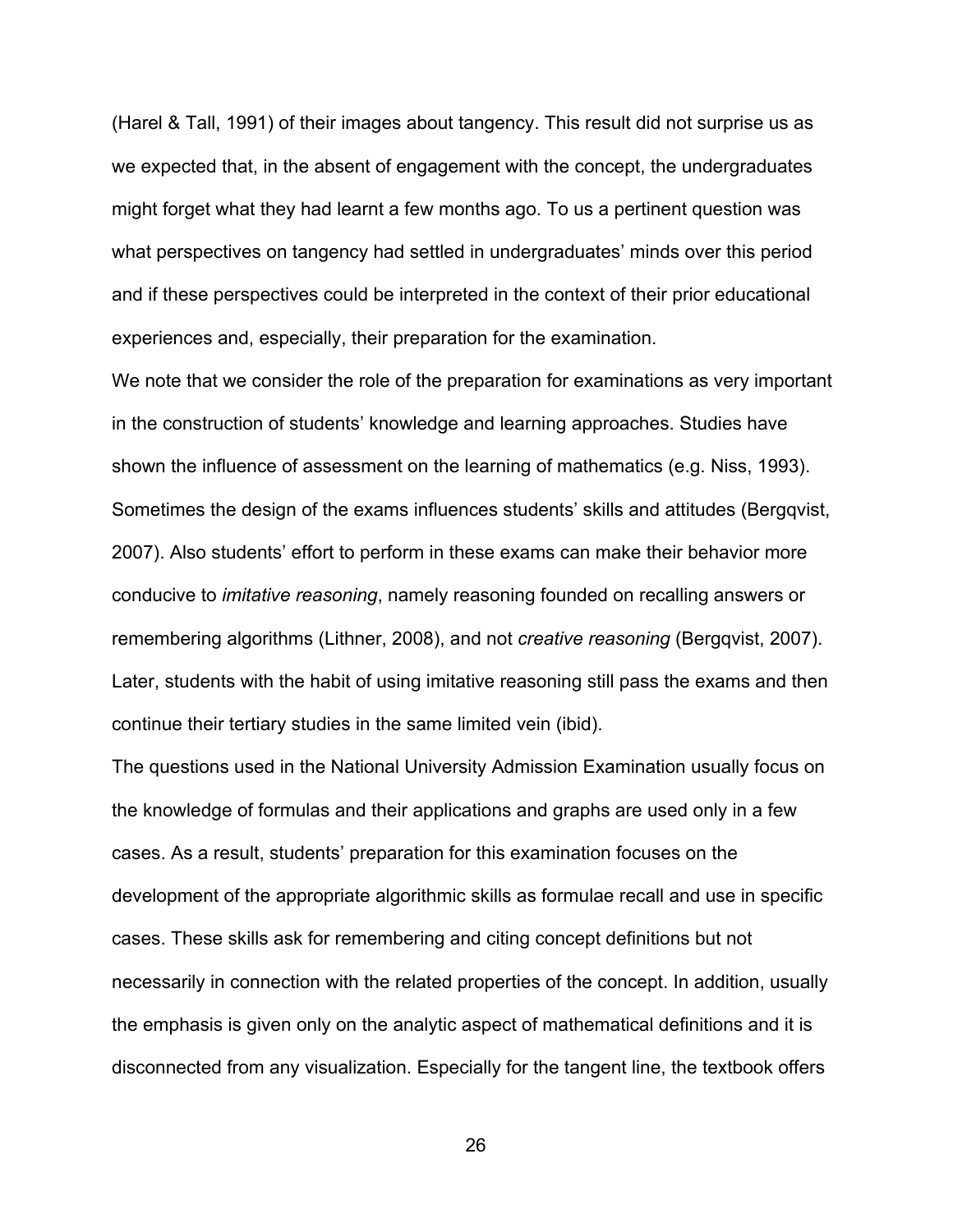examples that do not challenge students' understanding on crucial cases as the tangency at an inflection point or tangent with more than one common point with the curve. In this context students' attention is on algorithmic manipulations and rather away from other fundamental and conceptual aspects of mathematical notions (Niss, 1999). This approach may create obstacles in the mind of a student who does not readily see the geometrical aspects (e.g., the geometrical interpretation of derivative through the tangent slope), and connect them with the analytical interpretation (Habre & Abboud, 2006).

The undergraduates, who participated in this study, after some distancing from the systematic involvement with the notion, had an adequate knowledge of the formula (and sometimes the definition) of tangent line often in fusion with inappropriate images. These images, in many cases, were related with the examples, representations and applications we found in the textbook and used commonly in school practice. Even undergraduates with rich perspective about tangency, as the Analytical Local perspective, failed in questions that were simple (e.g. a tangent to parabola out of the context of coordinate system) that they had not seen in the context of Analysis. This observation agrees with the *domain specificity* mentioned by Niss (1999) according to which the set of domains in which a mathematical concept has been concretely exemplified and embedded determines the specific nature, content and range of this concept that a student is acquiring.

A teaching practice that is informed by the complexity of students' understandings and does not confine itself in the development of algorithmic skills has to engage students with more representations and richer set of examples in order to facilitate students firstly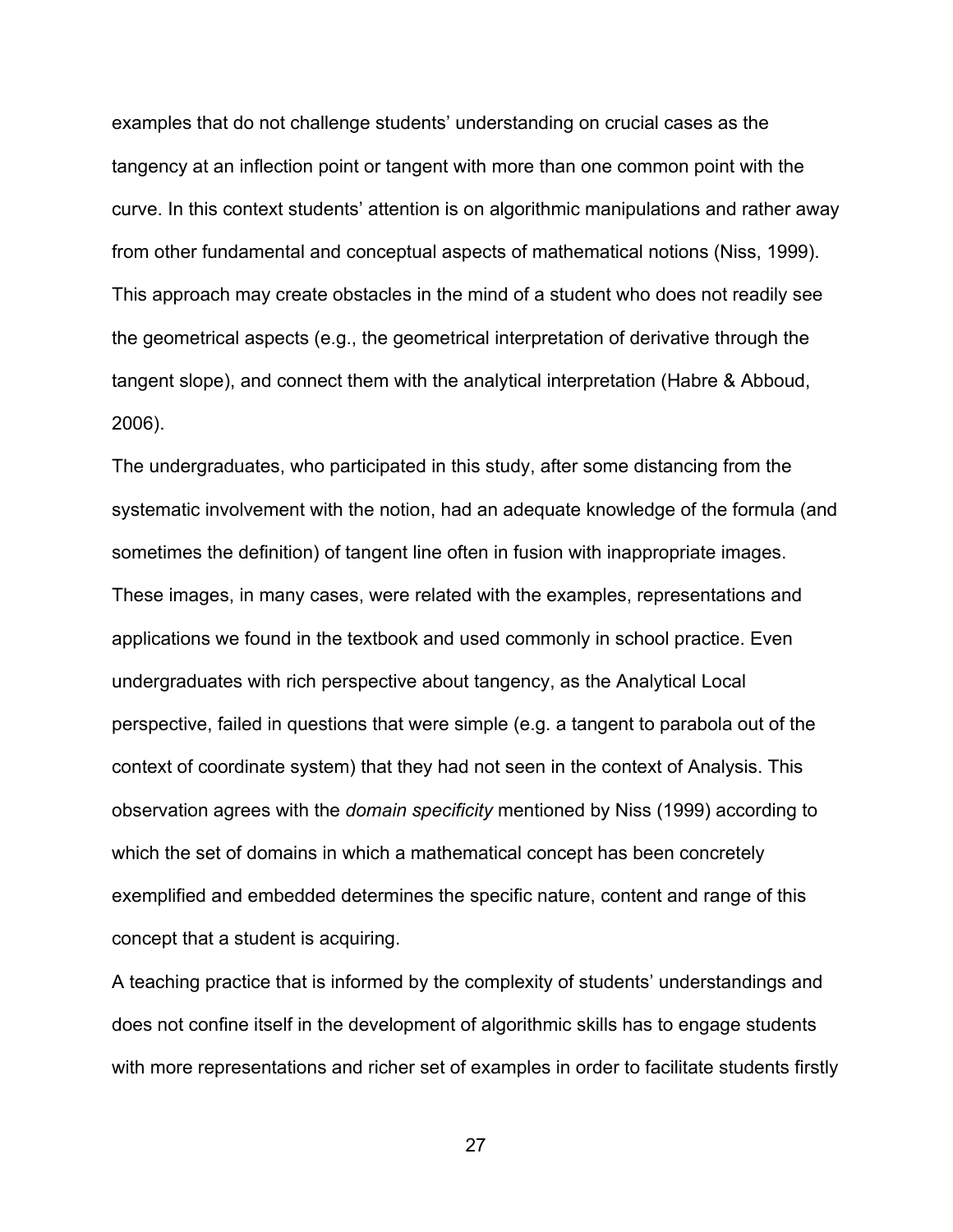to reveal their understandings and then, if necessary, to reconstruct their images. A system of assessment that looks for evidence of algorithmic skills is not sufficient in ensuring students' understandings being brought from one level of education to another. As a result, teaching mathematics at university level should not be based on the assumption that the knowledge which has been acquired at secondary level does not need revisiting; nor on the assumption that university studies start from a clean slate and that it suffices to redefine everything afresh. Students come to the university with understandings that may need reconstruction. A teaching approach that ignores these persistent understandings that have been settling in students' minds over a long period of time may in fact keep these understandings alive until the end of the students' university studies. This could be detrimental if these particularly graduates become teachers of mathematics with restricted perspective that can be replicated through their teaching.

#### Acknowledgements

We would like to thank the three anonymous reviewers and the Research in Mathematics Education Group at the University of East Anglia, particularly Elena Nardi, for their helpful comments on this paper.

#### References

- Bell, A., & Janvier, C. (1981). The interpretation of graphs representing situations. *For the Learning of Mathematics, 2*(1), 34-42.
- Bergqvist, E. (2007). Types of reasoning required in university exams in mathematics. *The Journal of Mathematical Behavior, 26*, 348–370.
- Biza, I. (2008). *[Students' intuitive perspectives on the tangent line in the context of Analysis].* Unpublished PhD in Mathematics Education, University of Athens, Athens, Greece.
- Biza, I., Christou, C., & Zachariades, T. (2008). Student perspectives on the relationship between a curve and its tangent in the transition from Euclidean Geometry to Analysis. *Research in Mathematics Education, 10*(1), 53-70.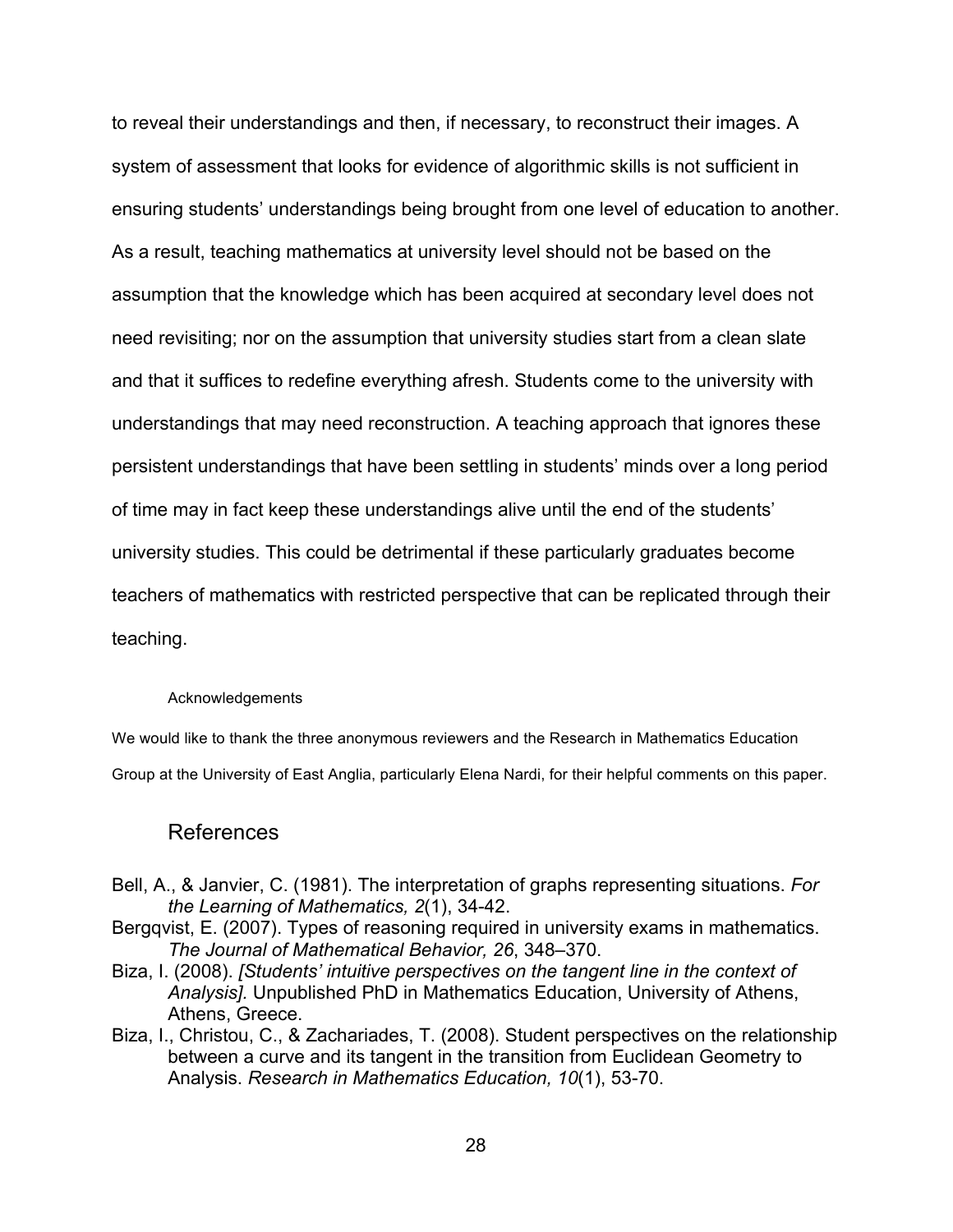- Biza, I., Nardi, E., & Zachariades, T. (2009). Teacher beliefs and the didactic contract on visualisation. *For the Learning of Mathematics, 29*(3), 31-36.
- Castela, C. (1995). Apprendre avec et contre ses connaissances antérieures: Un example concret, celui de la tangente. *Recherches en Didactiques des mathématiques, 15*(1), 7-47.
- Downs, M., & Mamona Downs, J. (2000). On graphic representation of differentiation of real functions. *Themes in Education, 1*(2), 173–198.
- Even, R. (1998). Factors involved in linking representations of functions. *The Journal of Mathematical Behavior, 17*(1), 105-121.
- Fischbein, Ε. (1987). *Intuition in Science and Mathematics: An Educational Approach*. Dordrecht, The Netherlands: Reidel.
- Habre, S., & Abboud, M. (2006). Students' conceptual understanding of a function and its derivative in an experimental calculus course. *The Journal of Mathematical Behavior, 25*(1), 57-72.
- Harel, G., & Tall, D. O. (1991). The general, the abstract, and the generic in advanced mathematics. *For the Learning of Mathematics, 11*(1), 38-42.
- Lithner, J. (2008). A research framework for creative and imitative reasoning. *Educational Studies in Mathematics, 67*, 255-276.
- Marcoulides, G. A., & Schumacker, R. E. (1996). *Advanced structural equation modeling: Issues and techniques*. Mahwah, NJ: Lawrence Erlbaum Associates.
- Maschietto, M. (2008). Graphic Calculators and Micro-Straightness: Analysis of a Didactic Engineering. *International Journal of Computers for Mathematical Learning, 13*, 207-230.
- Muthén, B. O. (2001). Latent variable mixture modeling. In G. A. Marcoulides & R. E. Schumacher (Eds.), *New Developments and Techniques in Structural Equation Modeling* (pp. 1-33). Mahwah, NJ: Lawrence Erlbaum Associates.
- Muthén, L. K., & Muthén, B. O. (2007). *Mplus User's Guide. Fourth Edition*. Los Angeles, CA: Muthen & Muthen.
- Niss, M. (1999). Aspects of the Nature and State of Research in Mathematics Education. *Educational Studies in Mathematics, 40*(1), 1-24.
- Niss, M. (Ed.). (1993). *Investigations into assessment in mathematics education - An ICMI Study*. Dordrecht, The Netherlands: Kluwer Academic Publisher.
- Potari, D., Zachariades, T., Christou, C., Kyriazis, G., & Pitta-Pantazi, D. (2007). Teachers' mathematical knowledge and pedagogical practices in the teaching of derivative. In D. Pitta & G. Philippou (Eds.), *Proceedings of the 4th Conference on European Research in Mathematics Education* (pp. 1955-1964). Larnaca, Cyprus. Available at: http://ermeweb.free.fr/CERME5b/WG12.pdf.
- Sierpinska, A. (1994). *Understanding in mathematics*. London: The Falmer Press.
- Tall, D. (1987). Constructing the concept image of a tangent. In J. C. Bergeron, N. Herscovics & C. Kieran (Eds.), *Proceedings of the 11th PME International Conference* (Vol. 3, pp. 69-75). Montréal, Canada.
- Tall, D., & Vinner, S. (1981). Concept Image and Concept Definition in Mathematics with particular reference to Limits and Continuity. *Educational Studies in Mathematics, 12*, 151–169.
- Tsamir, P., & Ovodenko, R. (2004). Prospective teachers' images and definitions: The case of inflection points. In M. J. Høines & A. B. Fuglestad (Eds.), *Proceedings of*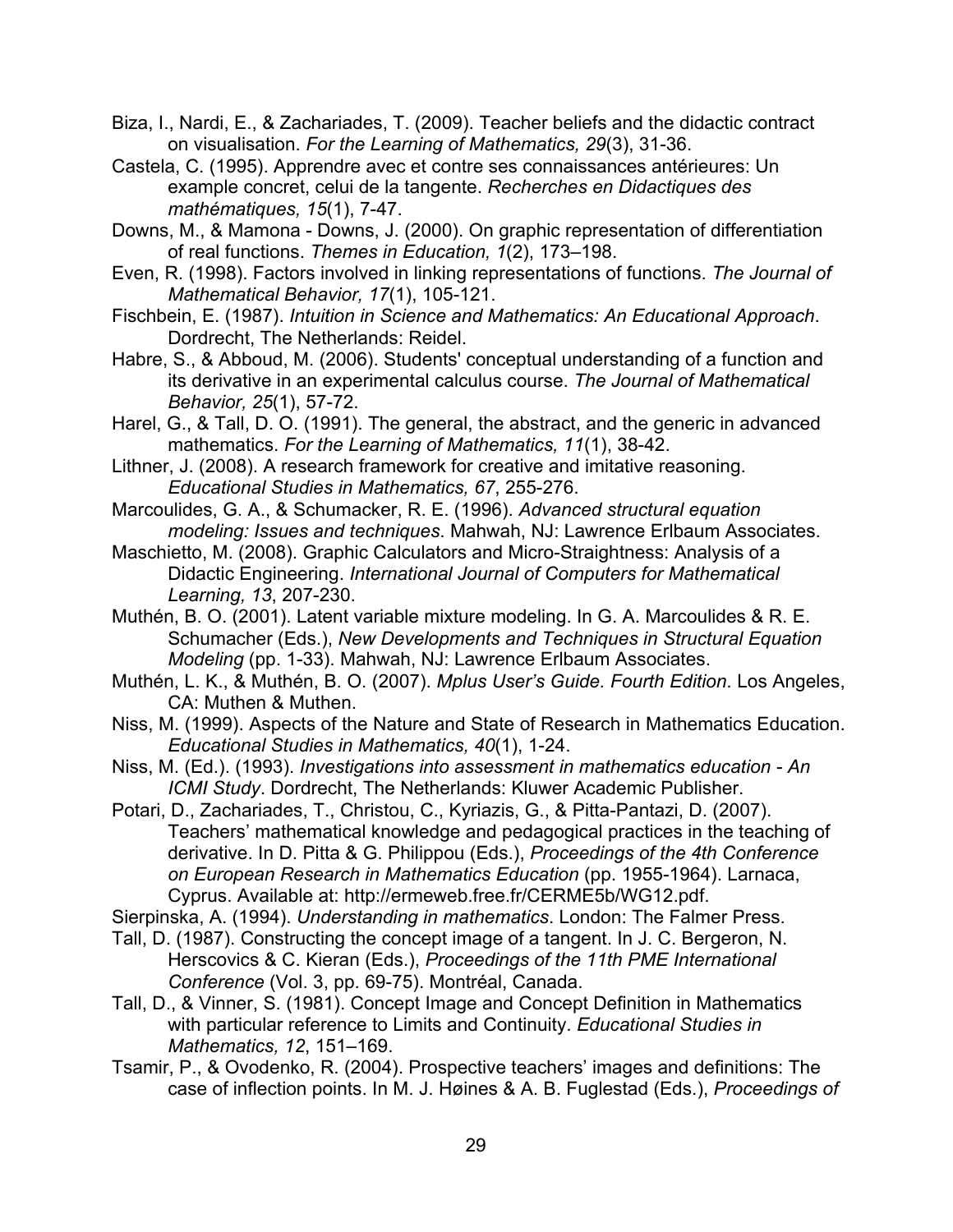*the 28th Conference of the International Group for the Psychology of Mathematics Education* (Vol. 4, pp. 337–344). Bergen, Norway.

- Tsamir, P., Rasslan, S., & Dreyfus, T. (2006). Prospective teachers' reactions to Rightor-Wrong tasks: The case of derivatives of absolute value functions. *The Journal of Mathematical Behavior, 25*, 240-251.
- Vinner, S. (1982). Conflicts between definitions and intuitions: the case of the tangent. . In A. Vermandel (Ed.), *Proceedings of the 6th Conference of the International Group for the Psychology of Mathematics Education* (pp. 24-28). Antewerp, Belgium.
- Vinner, S. (1991). The role of definitions in the teaching and learning of Mathematics. In D. Tall (Ed.), *Advanced Mathematical Thinking* (pp. 65-81). Dordrecht, The Netherlands: Kluwer.
- Wood, L. (2001). The secondary-tertiary interface. In D. A. Holton (Ed.), *The teaching and learning of mathematics at university level: An ICMI study* (pp. 87-98). Dordrecht, The Netherlands: Kluwer Academic Publishers.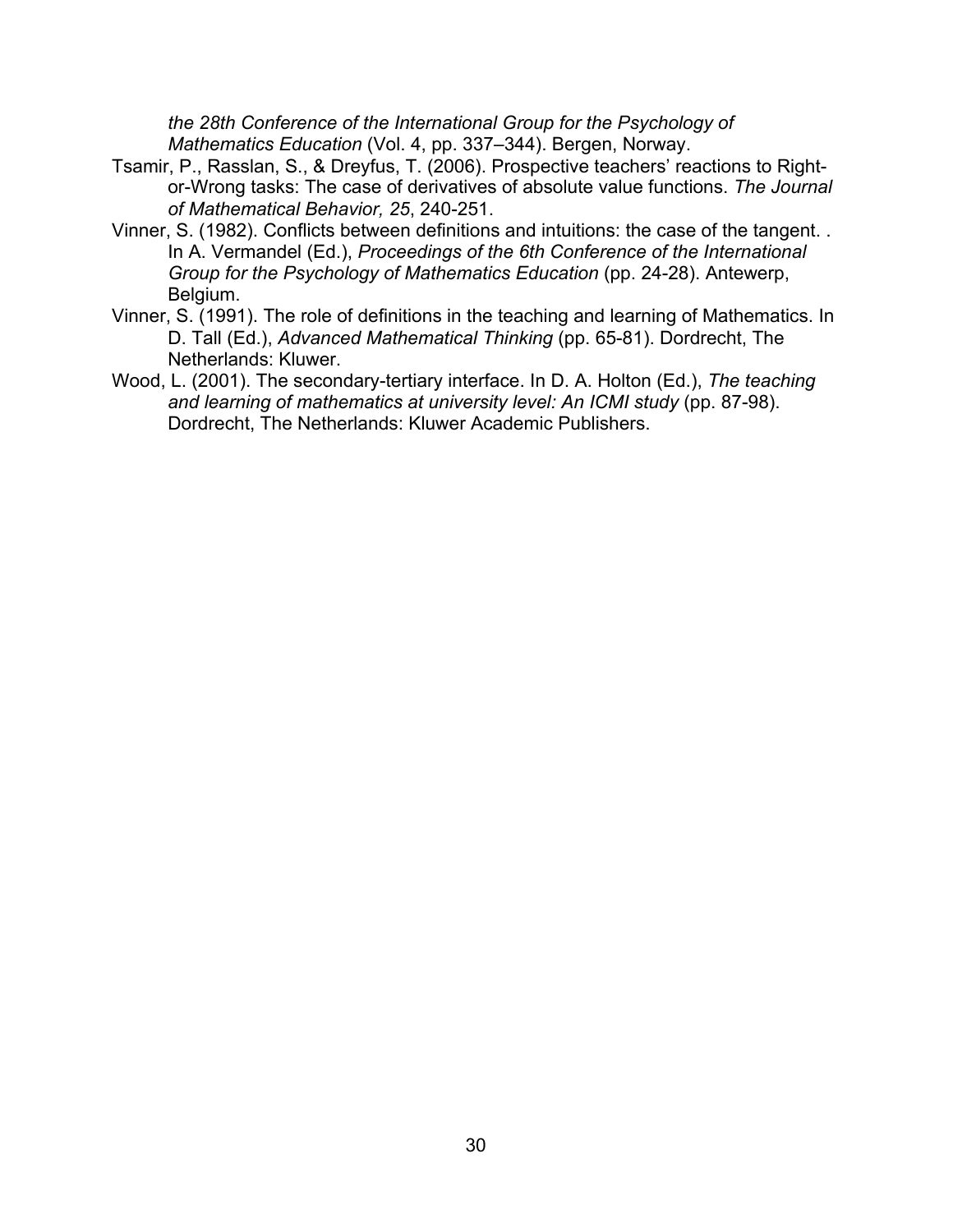## List of Tables

Table 1: Influential factors on students' thinking about tangent lines that emerged from the analysis of the pupil's data (Biza et al., 2008, p.67).

| Influential<br>Factor | Description and related questions                                                                                                          |
|-----------------------|--------------------------------------------------------------------------------------------------------------------------------------------|
| F1                    | The tangent line could have only one common point with the curve (q5.1)                                                                    |
| F <sub>2</sub>        | The tangent line could have only one common point in a neighbourhood of the<br>tangency point (q3.1, q3.2, q5.2, q5.3).                    |
| F <sub>3</sub>        | In any neighbourhood of the tangency point the tangent line could have an infinite<br>number of common points with the curve (q4.6, q4.7). |
| F4                    | There exists a tangent line at an inflection point $(q3.4, q4.4)$ .                                                                        |
| F <sub>5</sub>        | There is no tangent line at an edge point $(q3.3, q3.5, q4.5)$ .                                                                           |
| F6                    | Symbolic manipulation of the tangent line (q7, q8).                                                                                        |
| F7                    | Tangent to conic sections (q4.1, q4.2, q4.3).                                                                                              |

Table 2. Percentages of undergraduates' and pupils' correct responses in the questionnaire.

" $\checkmark$ ": the difference is statistically significant at 5% level of significance.

|      | Question Undergraduates % | Pupils % | SS           |
|------|---------------------------|----------|--------------|
| q3.1 | 70                        | 94       | $\checkmark$ |
| q3.2 | 58                        | 76       | $\checkmark$ |
| q3.3 | 82                        | 75       |              |
| q3.4 | 46                        | 54       |              |
| q3.5 | 85                        | 72       | ✓            |
| q4.1 | 95                        | 90       |              |
| q4.2 | 96                        | 87       | ✓            |
| q4.3 | 90                        | 87       |              |
| q4.4 | 28                        | 33       |              |
| q4.5 | 88                        | 58       |              |
| q4.6 | 31                        | 32       |              |
| q4.7 | 22                        | 32       | ✓            |
| q5.1 | 95                        | 94       |              |
| q5.2 | 81                        | 91       | $\checkmark$ |
| q5.3 | 43                        | 50       |              |
| q7   | 74                        | 75       |              |
| q8   | 69                        | 65       |              |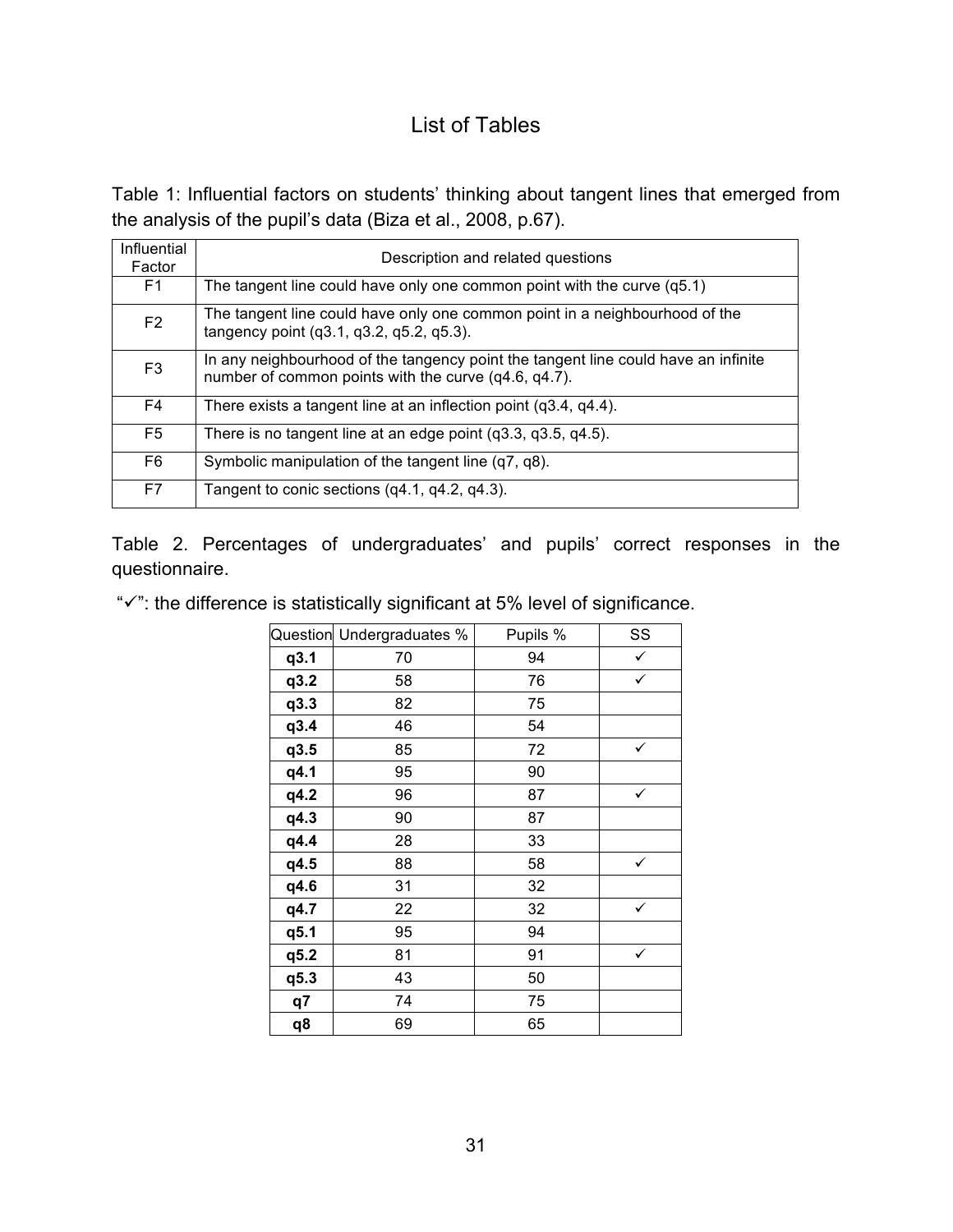Table 3: Average group probabilities for the three undergraduate groups

| Group of classification | A     | R     | C     |
|-------------------------|-------|-------|-------|
|                         | 0.939 | 0.060 | 0.001 |
|                         | 0.023 | 0.935 | 0.042 |
|                         | 0.000 | 0.009 | 0.991 |

Table 4: Groups of undergraduates' and pupils' correct responses (%) in each of the questions.

| Table 4a: Groups of undergraduates' |                       |                       | Table 4b: Groups of pupils' correct |                  |               |                       |                |  |
|-------------------------------------|-----------------------|-----------------------|-------------------------------------|------------------|---------------|-----------------------|----------------|--|
| correct responses (%)               |                       |                       |                                     | responses $(\%)$ |               |                       |                |  |
|                                     | <b>UNDERGRADUATES</b> |                       |                                     |                  | <b>PUPILS</b> |                       |                |  |
|                                     |                       | Correct responses (%) |                                     |                  |               | Correct responses (%) |                |  |
| Quest.                              | Group A               | Group B               | Group C                             | Quest.           | Group A       | Group B               | Group C        |  |
|                                     | (47)                  | (103)                 | (32)                                |                  | (78)          | (60)                  | (58)           |  |
| q4.2                                | 94                    | 97                    | 94                                  | q5.1             | 94            | 97                    | 93             |  |
| q5.1                                | 100                   | 93                    | 91                                  | q4.1             | 99            | 83                    | 86             |  |
| q4.1                                | 98                    | 95                    | 88                                  | q3.1             | 99            | 97                    | 84             |  |
| q7                                  | 83                    | 65                    | 88                                  | q5.2             | 95            | 98                    | 79             |  |
| q4.3                                | 94                    | 92                    | 75                                  | q4.2             | 99            | 82                    | 78             |  |
| q5.2                                | 100                   | 78                    | 66                                  | q4.3             | 100           | 80                    | 78             |  |
| q8                                  | 83                    | 65                    | 63                                  | q3.5             | 88            | 98                    | 24             |  |
| q4.5                                | 96                    | 100                   | 41                                  | q3.3             | 91            | 97                    | 31             |  |
| q3.5                                | 98                    | 99                    | 22                                  | q4.5             | 73            | 85                    | 10             |  |
| q3.3                                | 91                    | 94                    | 31                                  | q3.2             | 95            | 82                    | 43             |  |
| q3.1                                | 94                    | 67                    | 47                                  | q7               | 96            | 73                    | 48             |  |
| q3.2                                | 96                    | 53                    | 16                                  | q8               | 87            | 70                    | 31             |  |
| q3.4                                | 100                   | 26                    | 31                                  | q3.4             | 94            | 20                    | 36             |  |
| q4.4                                | 85                    | 9                     | 6                                   | q5.3             | 85            | 47                    | $\overline{7}$ |  |
| q4.6                                | 74                    | 18                    | 9                                   | q4.4             | 64            | 3                     | 21             |  |
| q5.3                                | 70                    | 39                    | 16                                  | q4.7             | 56            | 17                    | 16             |  |
| q4.7                                | 40                    | 19                    | 3                                   | q4.6             | 53            | 12                    | 24             |  |

|  | Table 5: Comparison of undergraduates' and pupils' classifications |  |
|--|--------------------------------------------------------------------|--|
|  |                                                                    |  |

| Group | Undergraduates | <b>Pupils</b> |
|-------|----------------|---------------|
|       | 25,8%          | 39,8%         |
|       | 56,6%          | 30,6%         |
| С     | 17,6%          | 29,6%         |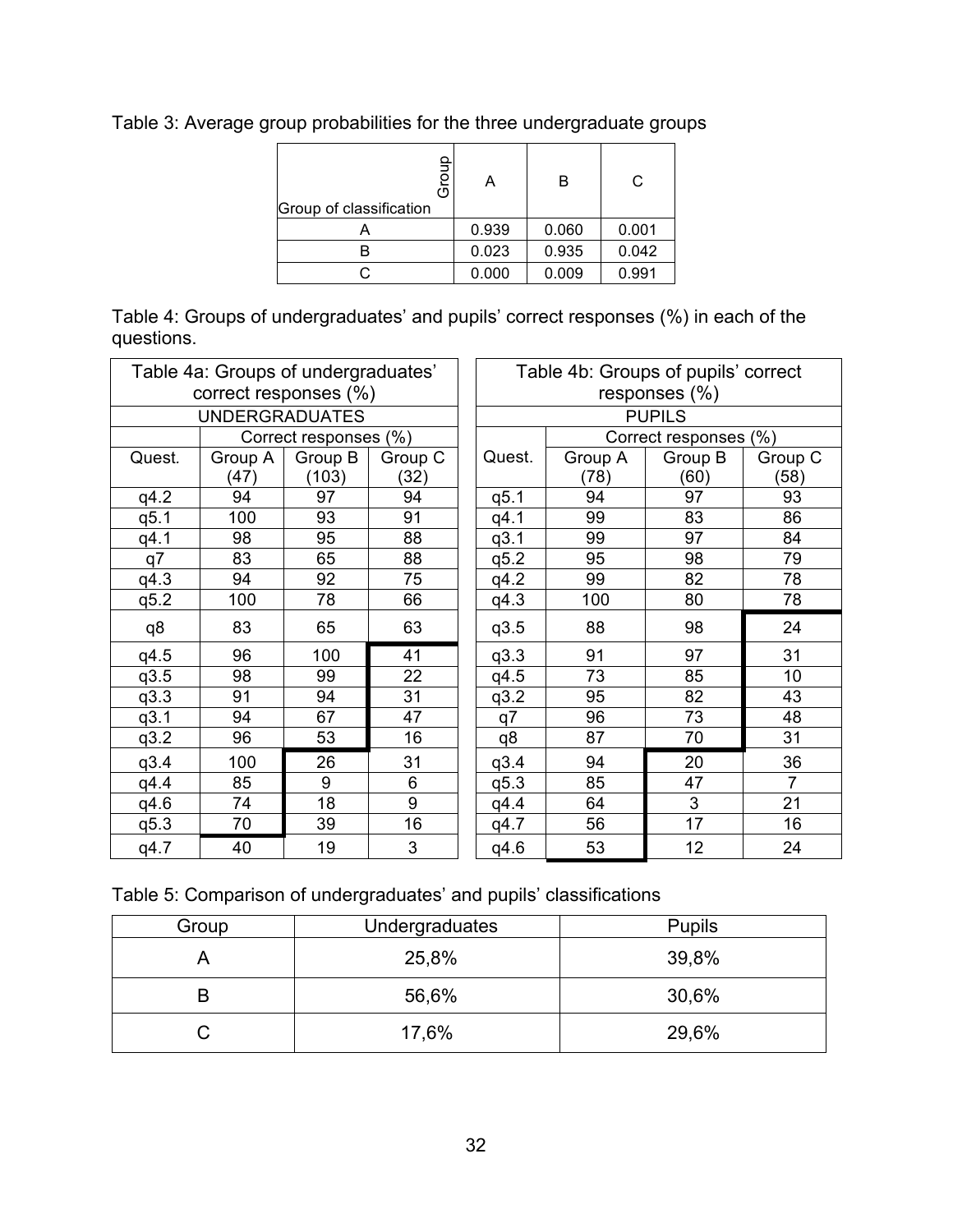## List of Figures



Figure 1. Common part of the pupils' and undergraduates' questionnaires.